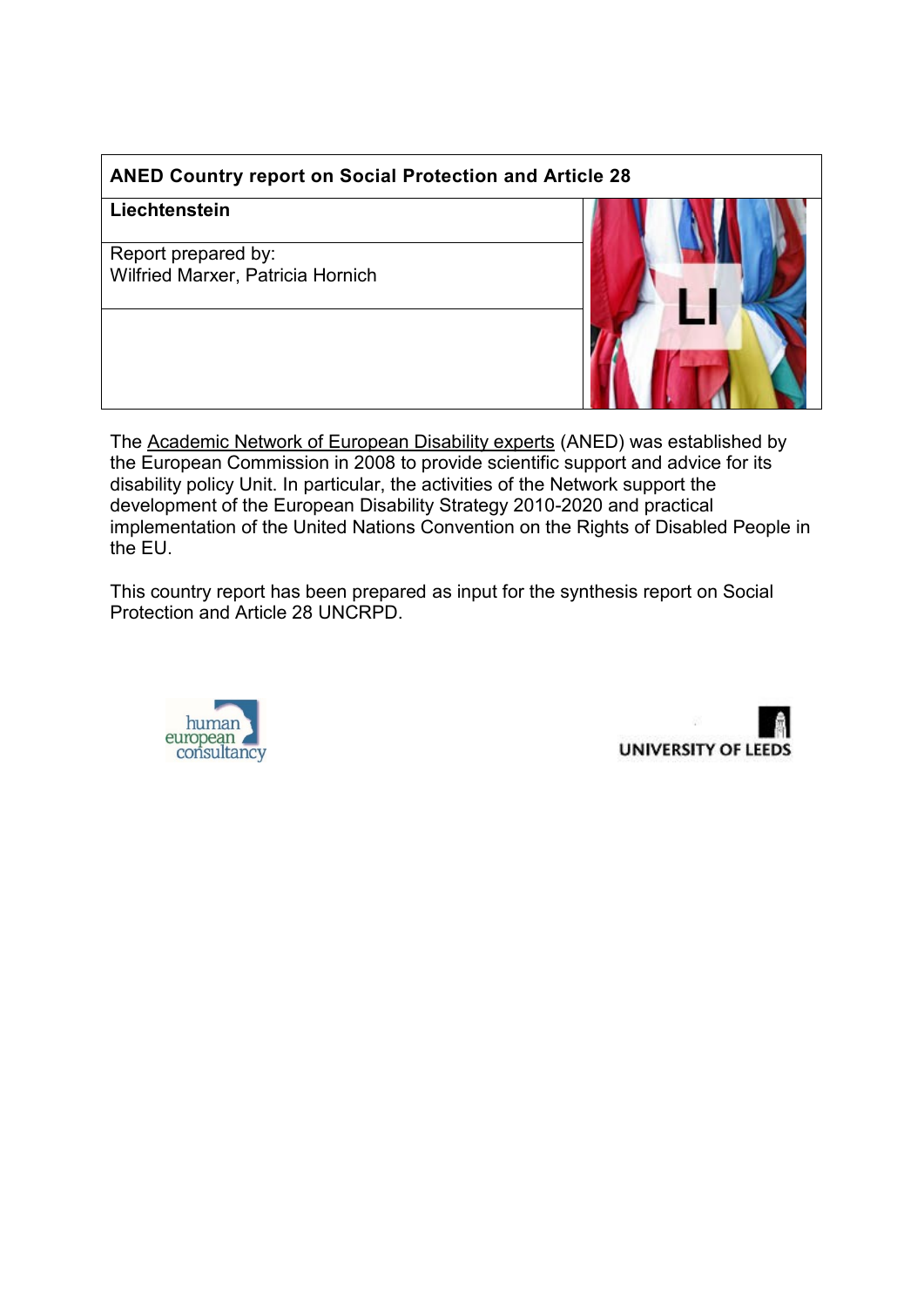

# **Table of contents**

| 1 |     |       |                                                                              |  |  |  |  |  |
|---|-----|-------|------------------------------------------------------------------------------|--|--|--|--|--|
| 2 |     |       |                                                                              |  |  |  |  |  |
|   | 2.1 |       |                                                                              |  |  |  |  |  |
|   |     | 2.1.1 |                                                                              |  |  |  |  |  |
|   |     |       |                                                                              |  |  |  |  |  |
|   |     | 2.1.3 |                                                                              |  |  |  |  |  |
|   | 2.2 |       |                                                                              |  |  |  |  |  |
|   | 2.3 |       |                                                                              |  |  |  |  |  |
|   | 2.4 |       |                                                                              |  |  |  |  |  |
|   | 2.5 |       |                                                                              |  |  |  |  |  |
|   | 2.6 |       |                                                                              |  |  |  |  |  |
|   | 2.7 |       | Disability discrimination in social protection measures (including, in       |  |  |  |  |  |
|   |     |       | particular, social protection measures which are not disability specific) 18 |  |  |  |  |  |
| 3 |     |       |                                                                              |  |  |  |  |  |
|   |     |       |                                                                              |  |  |  |  |  |
|   |     | 3.1.1 | Services, devices and assistance (including personal assistance              |  |  |  |  |  |
|   |     |       |                                                                              |  |  |  |  |  |
|   |     | 3.1.2 |                                                                              |  |  |  |  |  |
|   |     | 3.1.3 |                                                                              |  |  |  |  |  |
|   |     | 3.1.4 |                                                                              |  |  |  |  |  |
|   |     | 3.1.5 |                                                                              |  |  |  |  |  |
|   |     | 3.1.6 | Additional comments about the social protection of disabled                  |  |  |  |  |  |
|   |     |       |                                                                              |  |  |  |  |  |
|   |     |       |                                                                              |  |  |  |  |  |
|   |     | 3.2.1 | Services, devices and assistance (including personal assistance              |  |  |  |  |  |
|   |     |       |                                                                              |  |  |  |  |  |
|   |     | 3.2.2 |                                                                              |  |  |  |  |  |
|   |     | 3.2.3 |                                                                              |  |  |  |  |  |
|   |     | 3.2.4 |                                                                              |  |  |  |  |  |
|   |     | 3.2.5 |                                                                              |  |  |  |  |  |
|   |     | 3.2.6 |                                                                              |  |  |  |  |  |
|   | 3.3 |       |                                                                              |  |  |  |  |  |
|   |     | 3.3.1 | Services, devices and assistance (including personal assistance              |  |  |  |  |  |
|   |     |       |                                                                              |  |  |  |  |  |
|   |     | 3.3.2 |                                                                              |  |  |  |  |  |
|   |     | 3.3.3 |                                                                              |  |  |  |  |  |
|   |     | 3.3.4 |                                                                              |  |  |  |  |  |
|   |     | 3.3.5 |                                                                              |  |  |  |  |  |
|   |     | 3.3.6 | Additional comments (adults not in work for disability-related               |  |  |  |  |  |
|   |     |       |                                                                              |  |  |  |  |  |
|   | 3.4 |       |                                                                              |  |  |  |  |  |
|   |     | 3.4.1 | Services, devices and assistance (including personal assistance              |  |  |  |  |  |
|   |     |       |                                                                              |  |  |  |  |  |
|   |     |       |                                                                              |  |  |  |  |  |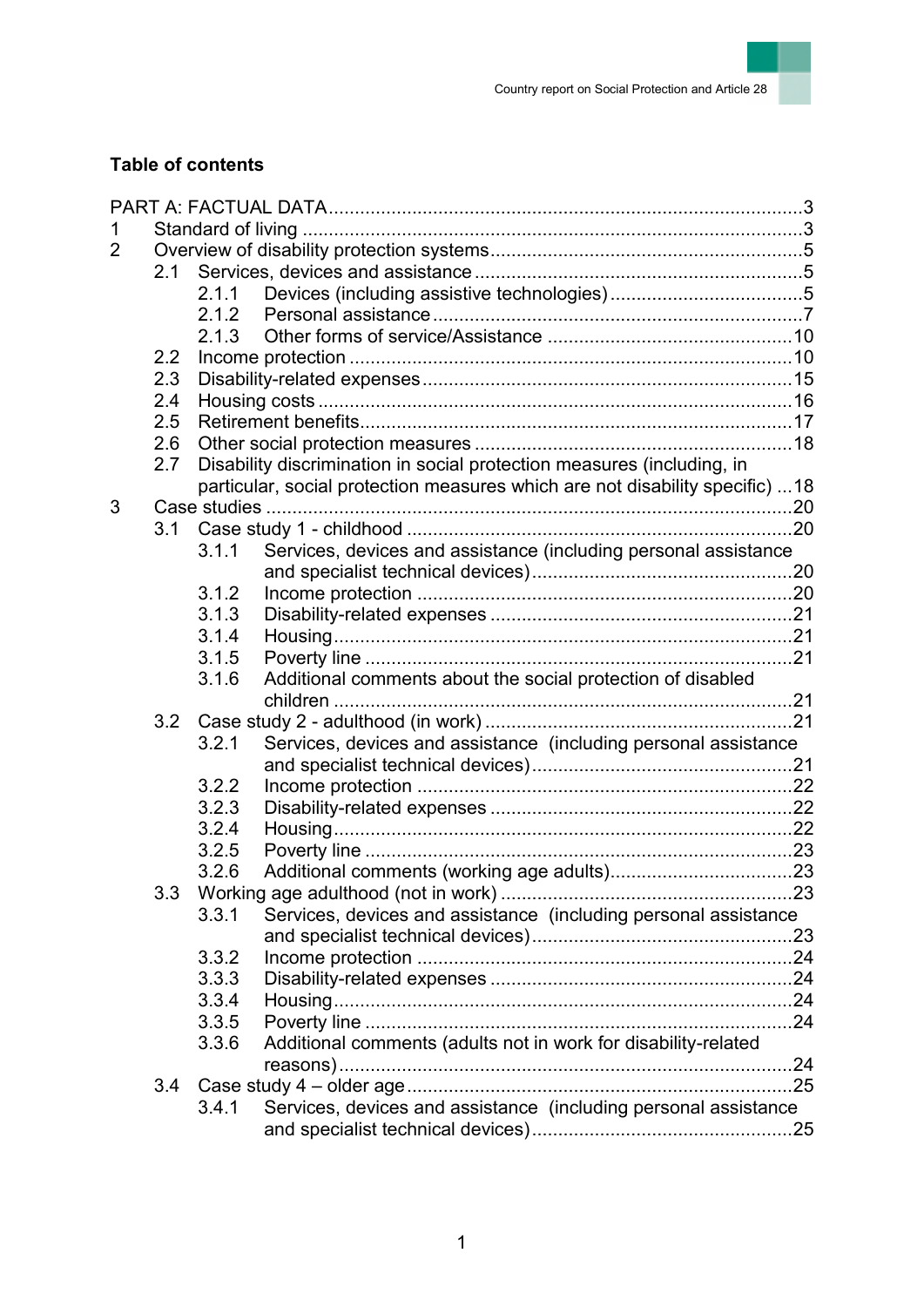|   |                                                                                  | 3.4.2                                                                   |  | 25  |  |  |  |
|---|----------------------------------------------------------------------------------|-------------------------------------------------------------------------|--|-----|--|--|--|
|   |                                                                                  | 3.4.3                                                                   |  |     |  |  |  |
|   |                                                                                  | 3.4.4                                                                   |  |     |  |  |  |
|   |                                                                                  | 3.4.5                                                                   |  | .26 |  |  |  |
|   |                                                                                  | 3.4.6                                                                   |  |     |  |  |  |
|   |                                                                                  | 3.4.7                                                                   |  |     |  |  |  |
|   |                                                                                  |                                                                         |  |     |  |  |  |
| 4 |                                                                                  |                                                                         |  |     |  |  |  |
|   | 4.1                                                                              |                                                                         |  |     |  |  |  |
|   | 4.2                                                                              |                                                                         |  |     |  |  |  |
|   | 4.3                                                                              |                                                                         |  |     |  |  |  |
|   | 4.4                                                                              |                                                                         |  |     |  |  |  |
|   | 4.5                                                                              |                                                                         |  | .29 |  |  |  |
|   | 4.6                                                                              | Disability discrimination and social protection measures (including, in |  |     |  |  |  |
|   |                                                                                  |                                                                         |  |     |  |  |  |
| 5 | Critique and evaluation of overall situation and cumulative effect - standard of |                                                                         |  |     |  |  |  |
|   |                                                                                  |                                                                         |  | .31 |  |  |  |
|   |                                                                                  |                                                                         |  |     |  |  |  |
| 6 |                                                                                  | Key points $\ldots$                                                     |  |     |  |  |  |
|   |                                                                                  |                                                                         |  |     |  |  |  |
|   | 6.2                                                                              |                                                                         |  |     |  |  |  |
|   | 6.3                                                                              |                                                                         |  |     |  |  |  |
|   |                                                                                  |                                                                         |  |     |  |  |  |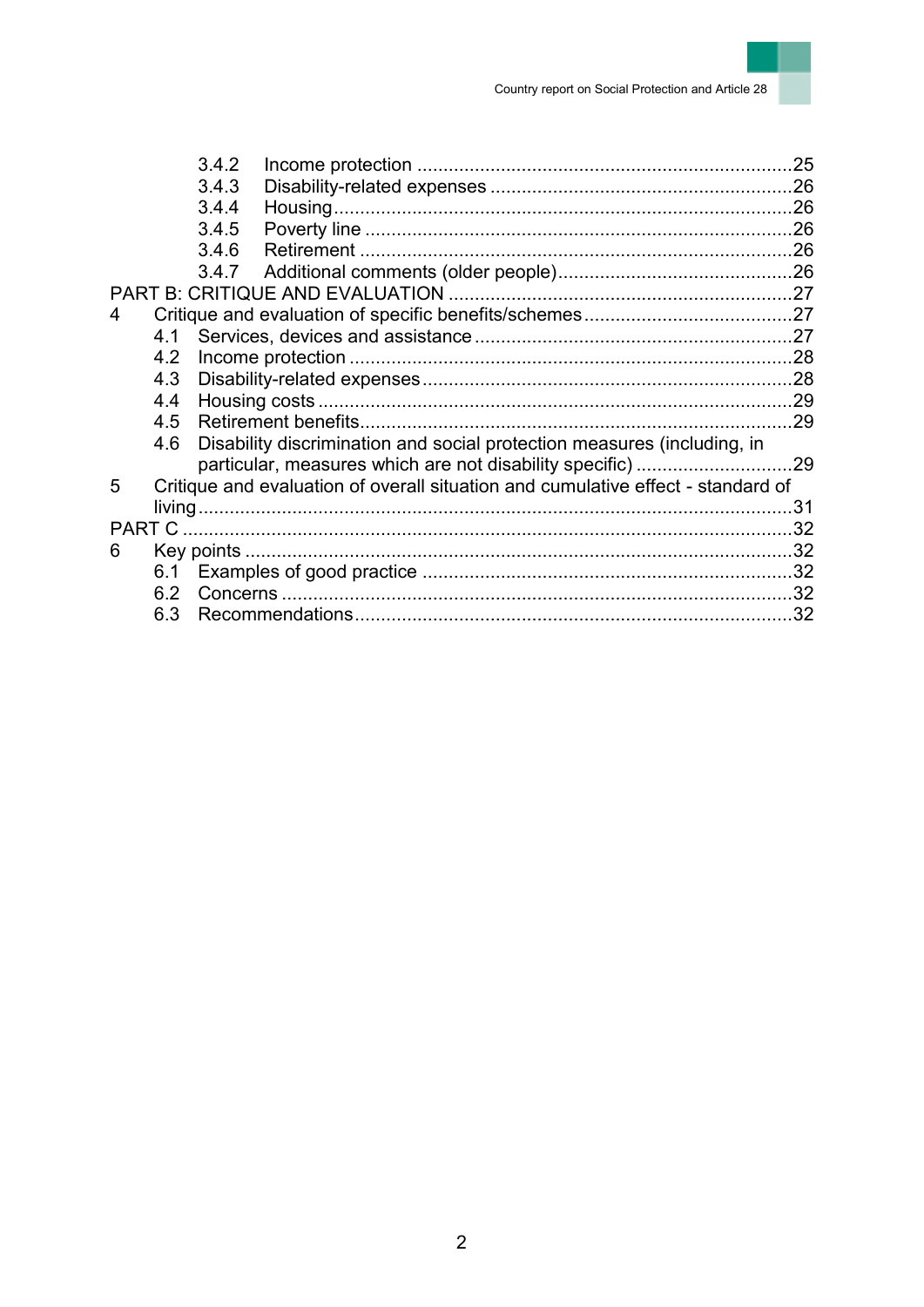# <span id="page-3-0"></span>**PART A: FACTUAL DATA**

## <span id="page-3-1"></span>**1 Standard of living**

Liechtenstein is a country with a very high standard of living. The state budget was confronted with some restrictions in the past few years, though. Meanwhile, the government and the parliament have implemented several cost cutting programs. It seems that the austerity regime comes to an end now in Liechtenstein.

The austerity measures have been and are implemented in a way that it should not hurt the most vulnerable parts of the society too hard, including persons with disabilities. This was pronounced by the politicians and parties throughout the whole austerity process. Indeed, some bottom lines could be preserved.

The social security net is very well developed in Liechtenstein, not the least due to a still comparably well financial situation, despite the mentioned restrictions. This means, among others, that no person with residence in Liechtenstein should fall below a certain poverty threshold, defined as the minimum income to live in Liechtenstein. The minimum income is dependent on the income situation of a household, influenced also by the number and the age of persons in that specific household. People and households falling below this threshold are supported in any case. This income support program (Law on Social Assistance; *Sozialhilfegesetz*, LGBI. 1987 no. 18 $)^1$  only enters into action if other social security measures are not sufficient. The social welfare benefit is the last anchor in the social security system of Liechtenstein.

Other social security benefits are e.g. financial assistance to housing costs, child benefits, additional payments to insufficient pensions, unemployment assistance etc.

Every person with residence in Liechtenstein has the right to assistance in case of a disability, no matter whether it is by birth or whether it occurs later during one's lifetime. It is also independent of age, employment status or income situation. Benefits for disabled people supplement the social security system: wage subsidies, daily allowances, disability pensions, financial aid for devices, accommodation etc., additional benefits for people with specific disabilities, such as e.g. assistance for visually impaired people.

Thus, the benefits for disabled people are separate from benefits and assistance in the area of work and employment. It is, on the one hand, relevant for people with a disability by birth or with a disability that occurs before they are 18 years old. The main goal is again their integration into normal life, into regular schools and the normal work environment. If necessary, special medical treatment, special education,

l <sup>1</sup> Link:

[https://www.gesetze.li/lilexprod/lgsystpage2.jsp?formname=showlaw&lgblid=1985017000&version](https://www.gesetze.li/lilexprod/lgsystpage2.jsp?formname=showlaw&lgblid=1985017000&version=5&search_text=Sozialhilfegesetz&search_loc=text&sel_lawtype=conso&compl_list=1&rechts_gebiet=0&menu=0&tablesel=0&observe_date=07.02.2016) [=5&search\\_text=Sozialhilfegesetz&search\\_loc=text&sel\\_lawtype=conso&compl\\_list=1&rechts\\_geb](https://www.gesetze.li/lilexprod/lgsystpage2.jsp?formname=showlaw&lgblid=1985017000&version=5&search_text=Sozialhilfegesetz&search_loc=text&sel_lawtype=conso&compl_list=1&rechts_gebiet=0&menu=0&tablesel=0&observe_date=07.02.2016) [iet=0&menu=0&tablesel=0&observe\\_date=07.02.2016.](https://www.gesetze.li/lilexprod/lgsystpage2.jsp?formname=showlaw&lgblid=1985017000&version=5&search_text=Sozialhilfegesetz&search_loc=text&sel_lawtype=conso&compl_list=1&rechts_gebiet=0&menu=0&tablesel=0&observe_date=07.02.2016)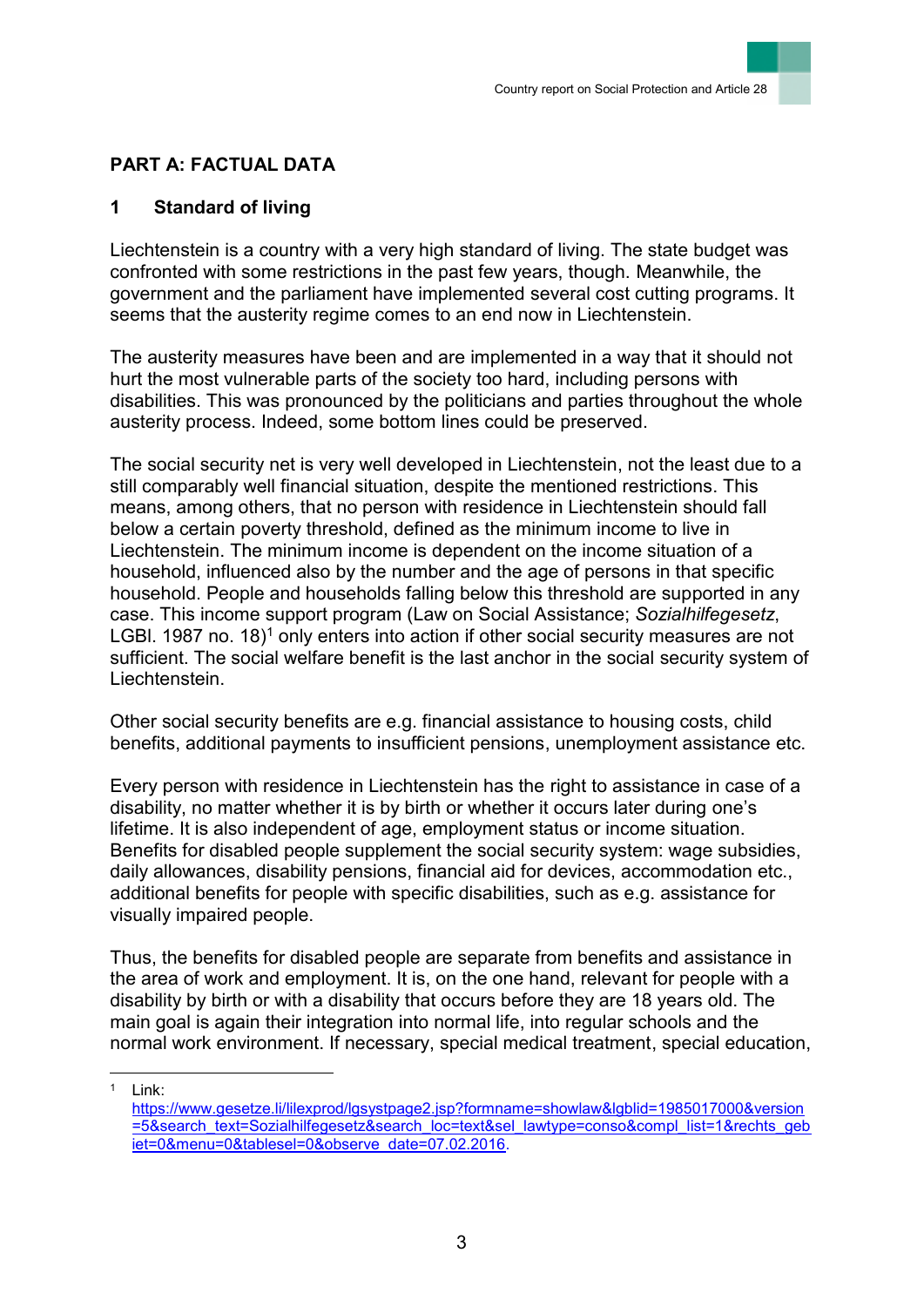

special schools etc. and all kinds of devices are provided or financed by the Disability Insurance.

Social assistance according to the Act on Social Assistance is the last resort to prevent people from falling into poverty. People at risk of poverty can count on social assistance, if all other social services are not sufficient. For this reason, material poverty does not exist in official terms.

On the other hand, there are in fact people and households at risk of poverty which is severe enough in a very rich country. They are supported by the above mentioned and other social security programs if they claim for them. Unfortunately no statistical data on the overall situation in Liechtenstein exists, differentiating between people with and without disabilities. As a Non-Member to the EU, Liechtenstein is not included in the SILC-data. There is also no sufficient statistical evidence at the national level. Academic research is also very rare in that field, due to the smallness of Liechtenstein and the typical lack of academic resources in a very small state.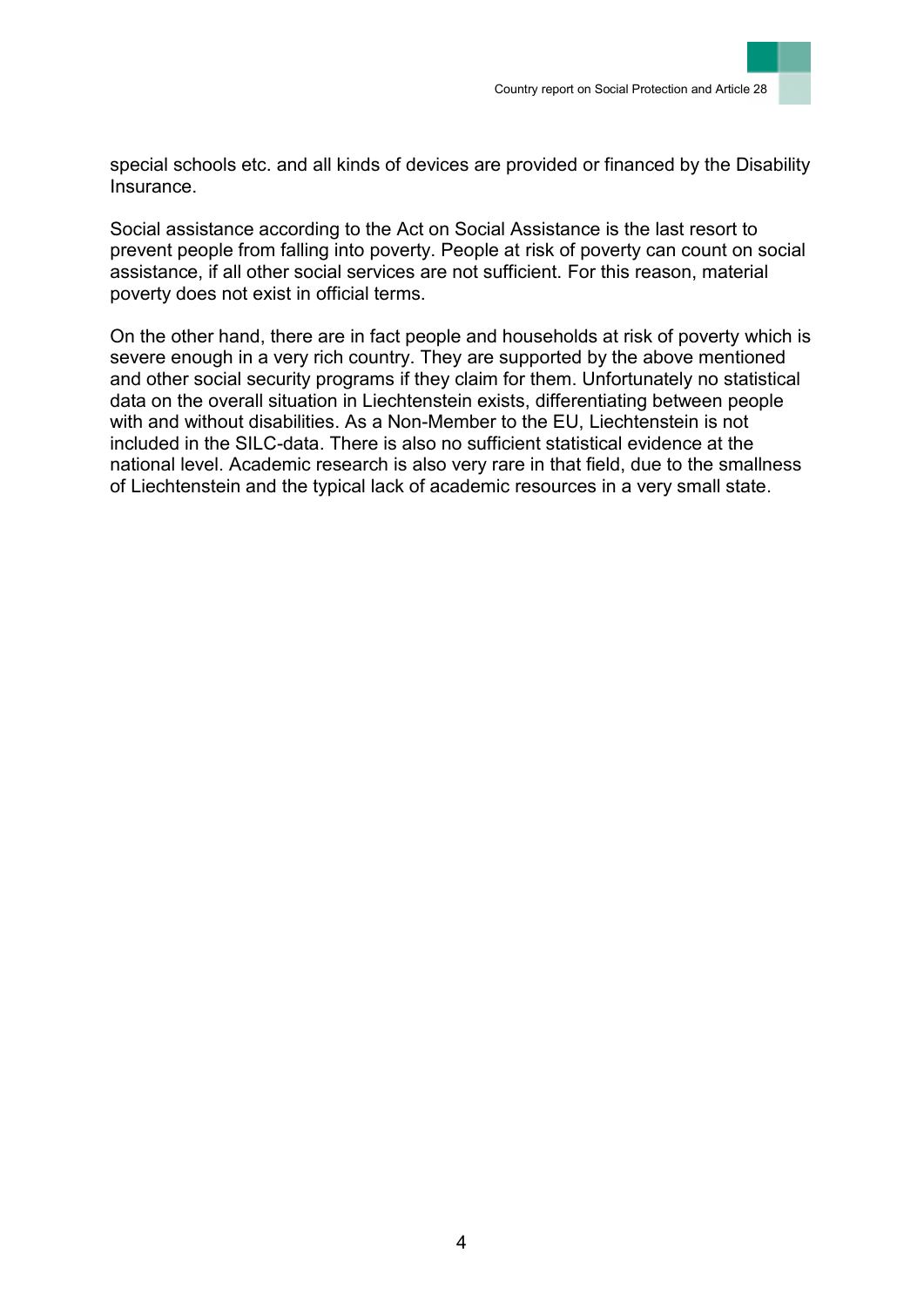# <span id="page-5-0"></span>**2 Overview of disability protection systems**

## <span id="page-5-1"></span>**2.1 Services, devices and assistance**

## <span id="page-5-2"></span>2.1.1 Devices (including assistive technologies)

The main legal basis for assistive device is the Act on Disability Insurance (*Gesetz vom 23. Dezember 1959 über die Invalidenversicherung* (IVG), LGBl. 1960, no. 5).<sup>2</sup> There is a wide range of assistance, including, among others, assistive device (Articles 47 and 48). Assistive device, according to Article 47 paragraph 2 of the Act on Disability Insurance, is foreseen for the following measures or areas: at the workplace; in schools, education and training; to adapt to the status of disability; for mobility; for contacts with the environment; for self-help. This does not include devices for medical treatment (Article 48 Section 3). Persons with disabilities are entitled to assistive devices, regardless of whether they are able to work or not. The regulation (By-Law) to the Act on Disability Insurance provides in its appendix a list of all devices. It is a long list with quite a lot of different devices available. Therefore, it is too complicated to discuss each one separately.

Persons with disabilities can chose between registered doctors, practitioners, or recognized domestic or foreign institutions, to receive support and assistive devices (Article 47 paragraph 3). Measures of non-registered institutions outside Liechtenstein are only covered by the Insurance if the Insurance has accepted this beforehand (Article 47 paragraph 3).

According to Art. 82 of the Act on Disability Insurance the Insurance can **support public and private**, **non-profit residential care homes**, **integration centres**, and **sheltered workshops** for people with disabilities. All of them are specialised to assist people with disabilities. Thus, the goal of the provisions on assistive device is to help people with disabilities in their everyday life, at home, at the workplace, in school, in social life etc.

## **Name of benefit Devices for people with disabilities**

**Prosthesis** (foot, leg, arm, etc.);

**Orthotics** (leg, arm, etc.);

**Shoes** (orthopaedic shoes, etc.);

**Head devices** (for eyes and face, hearing devices, speaking devices, etc.); **Wheel chairs** (with and without electric motors);

**Cars** (cars, special cars for people with disabilities and other motor vehicles); **Reading and writing tools** (special computer applications, software reading tools for people with visual disabilities, etc.;).

l <sup>2</sup> Link:

[https://www.gesetze.li/lilexprod/lgsystpage2.jsp?formname=showlaw&lgblid=1960005000&version](https://www.gesetze.li/lilexprod/lgsystpage2.jsp?formname=showlaw&lgblid=1960005000&version=5&search_text=Behinderten&search_loc=text&sel_lawtype=conso&compl_list=1&rechts_gebiet=0&menu=0&tablesel=0&observe_date=04.02.2016) [=5&search\\_text=Behinderten&search\\_loc=text&sel\\_lawtype=conso&compl\\_list=1&rechts\\_gebiet=0](https://www.gesetze.li/lilexprod/lgsystpage2.jsp?formname=showlaw&lgblid=1960005000&version=5&search_text=Behinderten&search_loc=text&sel_lawtype=conso&compl_list=1&rechts_gebiet=0&menu=0&tablesel=0&observe_date=04.02.2016) [&menu=0&tablesel=0&observe\\_date=04.02.2016.](https://www.gesetze.li/lilexprod/lgsystpage2.jsp?formname=showlaw&lgblid=1960005000&version=5&search_text=Behinderten&search_loc=text&sel_lawtype=conso&compl_list=1&rechts_gebiet=0&menu=0&tablesel=0&observe_date=04.02.2016)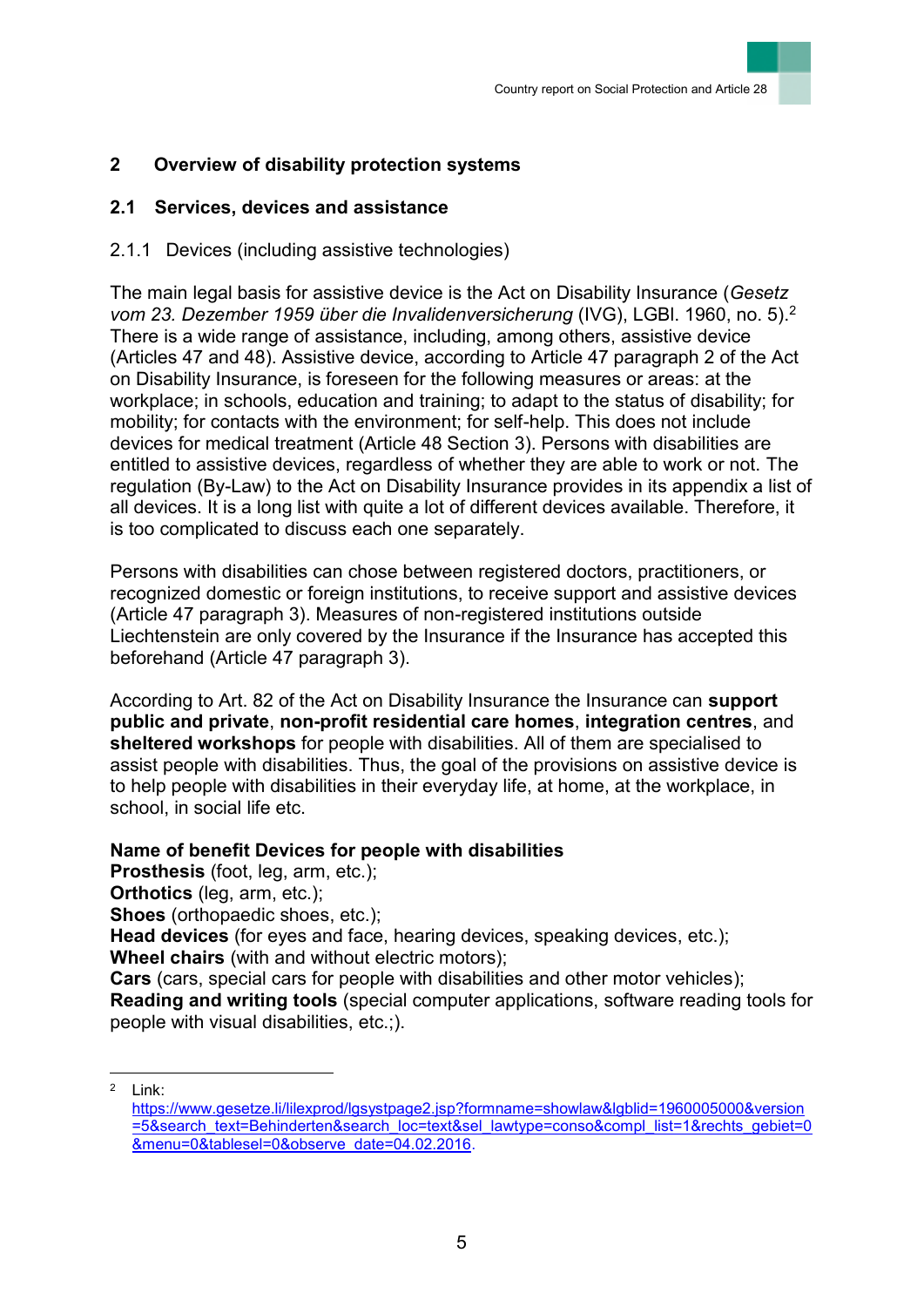**Devices for blind and visually impaired people** (including sticks, dogs for blind people etc.);

**Devices to stand or walk**;

**Devices and assistance at workplaces, schools and in education, including structural adaptation** to improve accessibility;

**Devices for self-help** (in showers and bathrooms, electronic bed, elevators and ramps, structural adaptation of apartments to improve accessibility etc.);

**Devices for communication** (typewriters, electronic and other communication tools, page-turners to read books, made-to-measure cloths, crash helmets etc.

## **Purpose of the benefit:**

The main goal of the provisions on assistive devices is to help people with disabilities in their everyday life, at home, at the workplace, in school and education, vocational training, in social life, and to assist them in their self-help.

### **Means-testing:**

The above mentioned assistive devices are provided in a **non means-tested** manner. It is merely dependent on a specific impairment and on the level of the respective disability or disabilities. The Act on Disability Insurance and the Regulation to the Disability Insurance state that concerned people must be supported.

Some devices and measures, on the other hand, are only provided in the context of **work and employment** and, in addition, dependent on specific conditions or circumstances.

The **costs** of devices are in general borne by the Insurance. In some cases, maximum costs for specific devices are defined. If somebody choses a device which is more expensive than the defined maximum, only the defined maximum is reimbursed.

### **Social insurance:**

National law in Liechtenstein does guarantee the right to access healthcare for all persons on an equal basis. Art. 4 of the Health Act states that the promotion of health as well as the prevention of illness and accidents is the main obligations of the public health care. Employees receive (through the employer) special accident insurance for occupational accidents, occupational diseases, and also accidents occurring during leisure time. The accident insurance pays the costs of medical care and devices (including assistive technologies) necessitated by an accident and also pay accident benefits or accident pensions and indemnities for severe disablement as a result of an accident. In the case of persons who are not insured for accident through their job, the medical insurance also pays the costs of medical care and devices required as a result of an accident.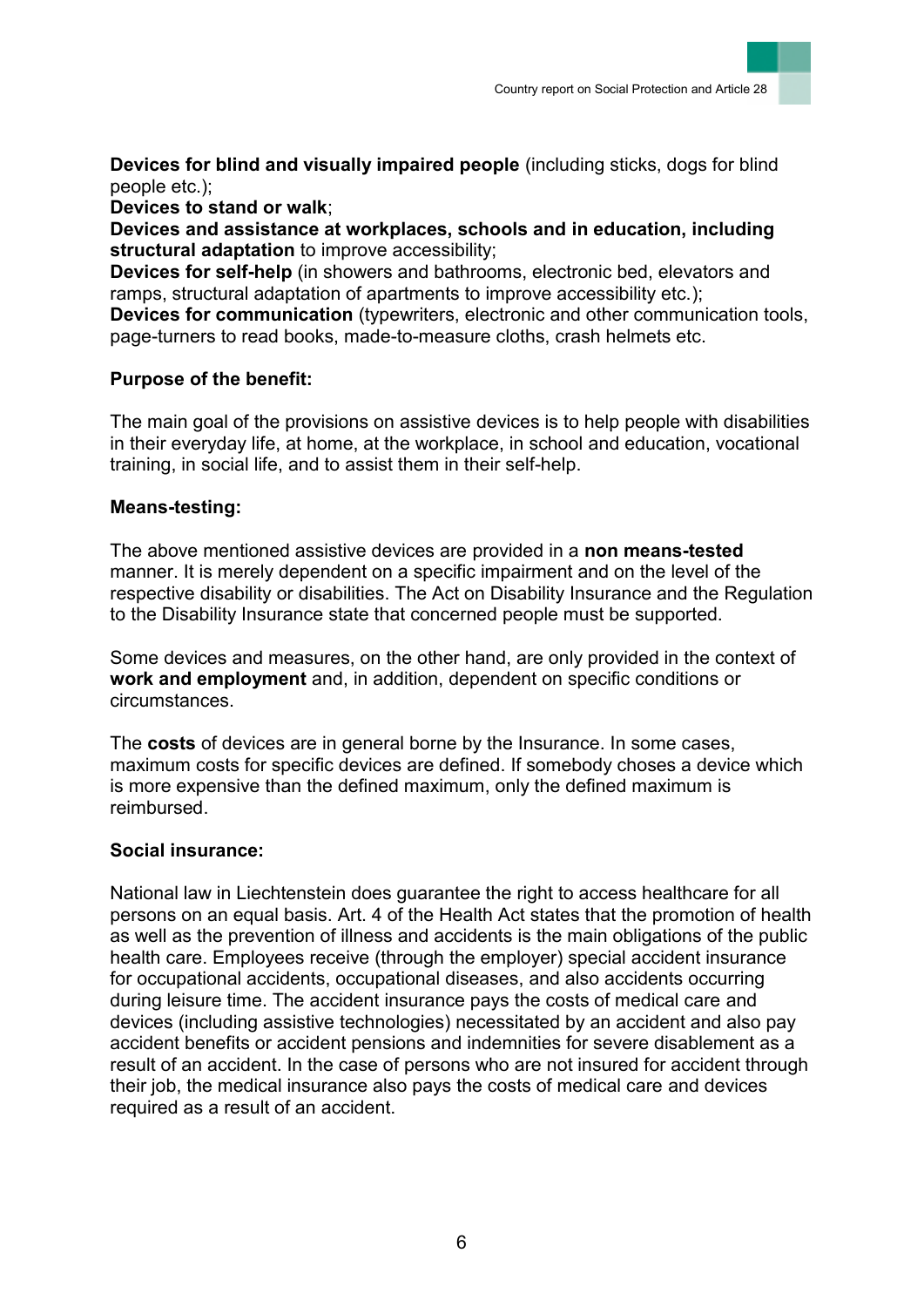The list of devices and assistive technologies is long and covers all kinds of disabilities.

## **Eligibility:**

Devices and benefits (see list of devices above) that are not restricted to the work and employment area are in general available for all concerned residents. It is independent of membership in the Disability Insurance (which is only mandatory for employed people), of age or nationality. A number of reservations exist as follows:

Orthotics (leg, arm etc.): Torso orthotics are only financed by the Disability Insurance if medical evidence and functional insufficiency of spinal column, permanent back pain etc. is given and if these cannot be influenced sufficiently with medical treatment.

Wheel chairs (with and without electric motors): such devices are only payed if the physical condition of the concerned person makes it really necessary to have them. **Thus, an electric wheelchairs is** only funded if the disabled person cannot use a non-electric wheelchair, and if that person can only move without help from others with an electric wheelchair

Cars (cars, special cars for people with disabilities and other motor vehicles): motor vehicles and special cars for disabled people are only financed for insured people who need it undoubtedly, who have no other possibility to move to their workplace and if that job is existential for them.

Devices for blind and visually impaired people: guide dogs are only financed by the Disability Insurance if the insured person is familiar with guide dogs, and it must be sure that the person can only move individually outside the own home with a guide dog.

Reading and writing devices: they are only funded if the disabled person can only communicate easier with these devices with the environment. The concerned person, in addition, must be able to handle these devices.

Benefits and work related devices: they are restricted to persons in work age, i.e. persons from 18 years to the official retirement age (64 years at present for men and women).

<span id="page-7-0"></span>2.1.2 Personal assistance

**Name of benefit: Care Allowance**

**Purpose of the benefit:**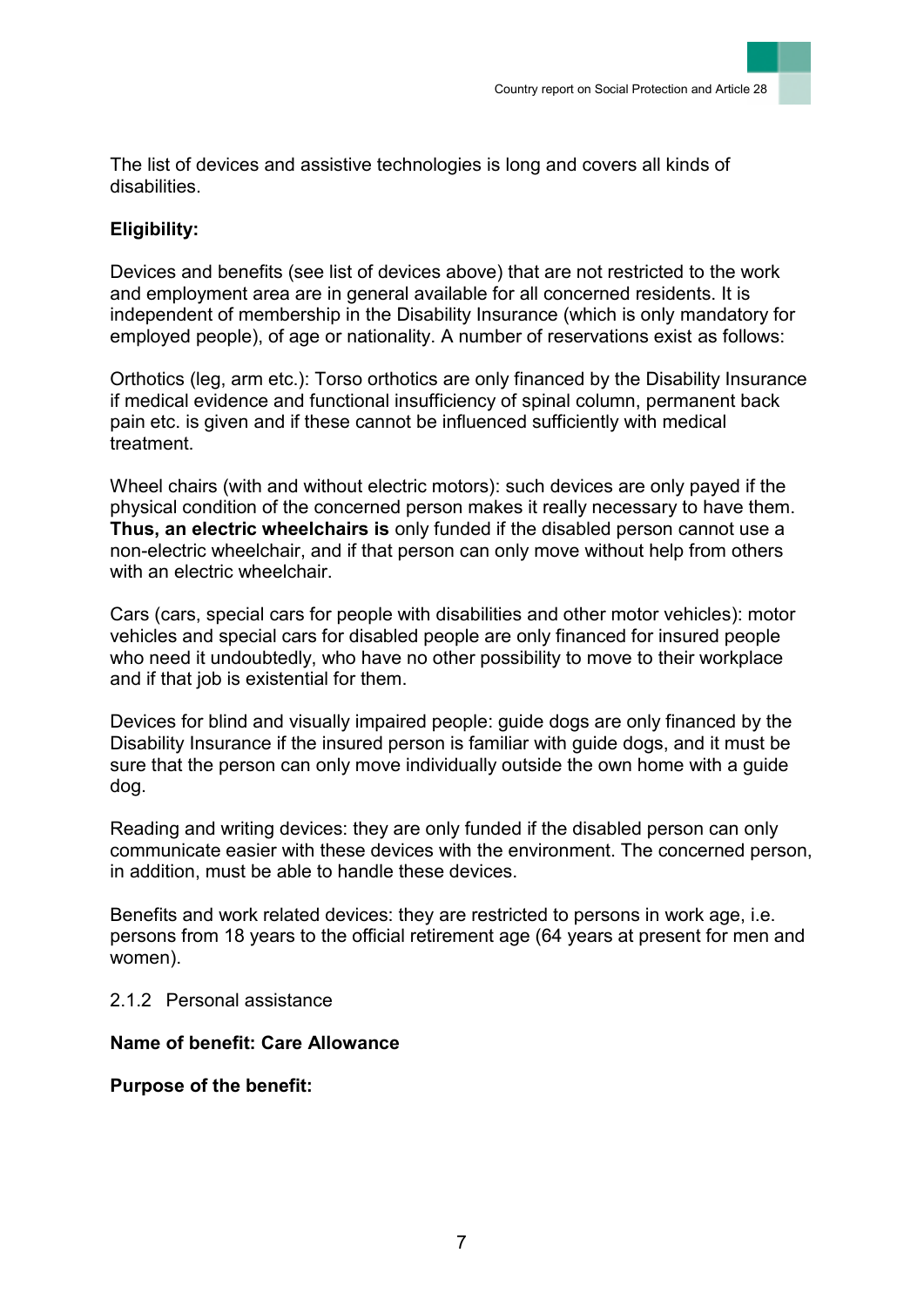The aim of the regulation is to give financial support to institutions or to persons who assist persons in need of care. The allowance goes from 10 Swiss francs to 180 Swiss francs per day (approx. 9 to 160 Euros). It is dependent on the level of neediness which is defined with 6 different levels, beginning with "more than 1 hour per day" (level 1) to "more than 7,5 hours per day" (level 6). This help has been introduced on 1 January 2010 and replaces the home care benefit. The care allowance can only be used for paying the expenses for carers. To this end, a payment on account is made by the AHV institute, which administers the care allowance. Subsequently, after receiving the invoices, a settlement of accounts is made. The amount of the care allowance depends on the degree of care dependency. At maximum, it equals CHF 180 (approx. €150) per day. This amount will be regularly indexed to prices. The maximum level of the benefit is set at this amount, as it comes close to the costs of institutionalised care. It is envisaged that at that point the limits of possible home care are reached.

### **Means-testing:**

The benefit is not means-tested, as this would put the dependent person in a worse position at home than in a care home, which should be avoided.

It is exclusively given in order to pay caring persons, e.g. a family member, other individuals, or institutions like the Family Help service. Some preconditions must be fulfilled:

- Need of care for health reasons, presumably for more than 3 months;
- Need of help by others at ones everyday life;
- Costs that arise from that assistance.

#### **Social insurance:**

The care allowance is financed from general taxation, so no specific contributions are levied. Half of it is financed by the State and half by the communes.

#### **Eligibility:**

Eligibility to care allowance depends on residence in Liechtenstein, as well as on physical or mental disorder of at least one month and the associated need for support to perform daily tasks. The benefits are independent of the age of the concerned persons.

### **Name of benefit: Personal Assistance**

### **Purpose of the benefit:**

Personal assistance can also be financed in addition to other benefits from the disability insurance. The Act on Disability Insurance (*Gesetz über die Invalidenversicherung* (IVG), 23.12.1959, LGBl. 1960 no. 5) provides additional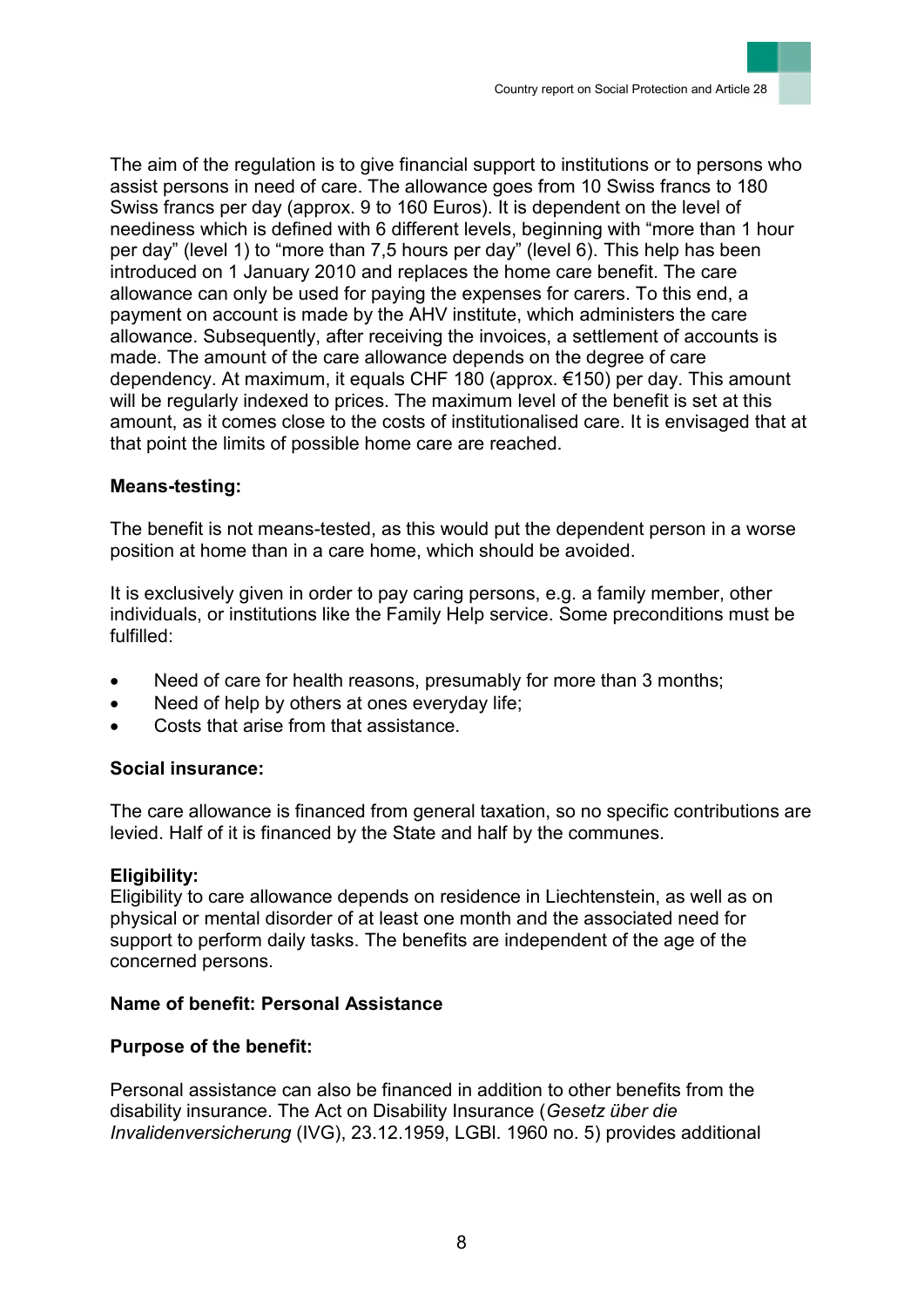regulations and assistance for people with disabilities. The personal assistance help seeks to assist people in employment by specific career counselling, job services, vocational training, and capital assistance in cases of self-employment (Arts. 39-44).

### **Means-testing:**

The personal assistance help is not means-tested.

### **Social insurance:**

Recipients of the personal assistance help have to be insured by the disability insurance.

## **Eligibility:**

Personal assistance help is available for people in employment or with the possibility of being reintegrated into the labour market.

## **Name of benefit: Helplessness Allowance**

## **Purpose of the benefit:**

The Act on the Supplementary Benefits to the Old Age and Widow's/Widower's Pension (*Gesetz über Ergänzungsleistungen zur Alters-, Hinterlassenen- und Invalidenversicherung* (ELG), 10.12.1965, LGBl. 1965 no. 46) provides for benefits in case of **helplessness**. The helplessness allowance aims at helping people who need personal assistance, or supervision, in their everyday life. The Act on Supplementary Assistance further provides for assistance for special medical treatment, including medical treatment due to impairment by birth. Section D of the Act provides for assistance for home caring.

### **Means-testing:**

The helplessness allowance is not means-tested.

### **Social insurance:**

The helplessness allowance is financed by the general State budget and therefore not depending on having paid into the social insurance in Liechtenstein.

## **Eligibility:**

Helplessness allowance is granted irrespectively of the applicant's economic circumstances for claimants who require the help of a third person to perform day-today tasks.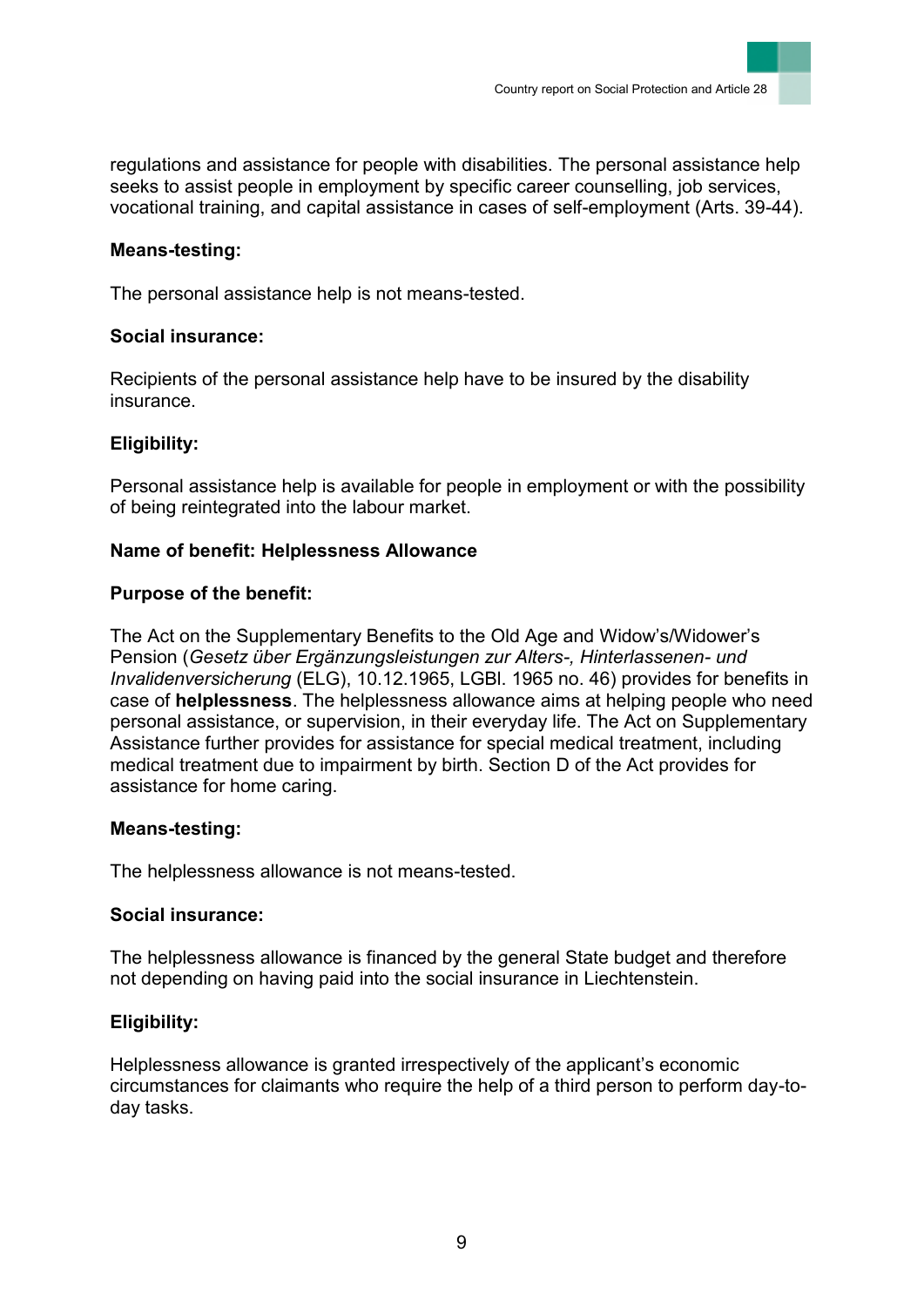## <span id="page-10-0"></span>2.1.3 Other forms of service/Assistance

The Association for People with Disabilities (Liechtensteiner Behindertenverband)<sup>3</sup> is the main private association for people with disabilities. It offers several services, including counselling and mobility services. Several other associations and initiatives exist, either for special disability concerns (e.g. blind people, intellectually impaired persons, etc.) or for special activities (sports groups, holiday initiatives, etc.).

A major part of Liechtenstein's care concept is based on voluntary participation of care providers, in particular within the families, and on services provided by the family support associations (Familienhilfevereine and spitalexterne Dienste (Spitex)). <sup>4</sup> The latter are organised on regional level, being supported by its federal association, which depend to a large part on honorary participation and donations. State and communes support the budget with 30% each. The remaining 40% selffinancing part is accomplished via billable services towards insurance carriers, membership fees or donations. In practice, through the merger of the six locally organized family support associations in 2013, the offer regarding home care was enlarged and more specialised services for people cared for in their own homes have been set up since then.

## <span id="page-10-1"></span>**2.2 Income protection**

Mainly all forms of income protection, as wage subsidies, disability pensions and Minimimum income benefits are provided for those who are registered at the Disability Insurance.<sup>5</sup> This is automatically the case for everybody who is employed or self-employed. The most relevant are:

- Wage subsidies and measures to keep disabled persons employed, or to help them to re-integrate, to have vocational training, to adapt workplaces, to give mobility assistance, to improve accessibility etc.;
- Pensions for people with disabilities, taking into account different levels of invalidity (from 40% onward);
- Minimum income protection as for everybody else.

 $\overline{a}$ 

<sup>3</sup> Liechtensteiner Behindertenverband:<http://www.lbv.li/>

<sup>4</sup> Familienhilfe Liechtenstein, [http://www.familienhilfe.li/Spenden.aspx.](http://www.familienhilfe.li/Spenden.aspx)

<sup>5</sup> Disability Insurance: [http://www.ahv.li/leistungen/iv/allgemeines/.](http://www.ahv.li/leistungen/iv/allgemeines/)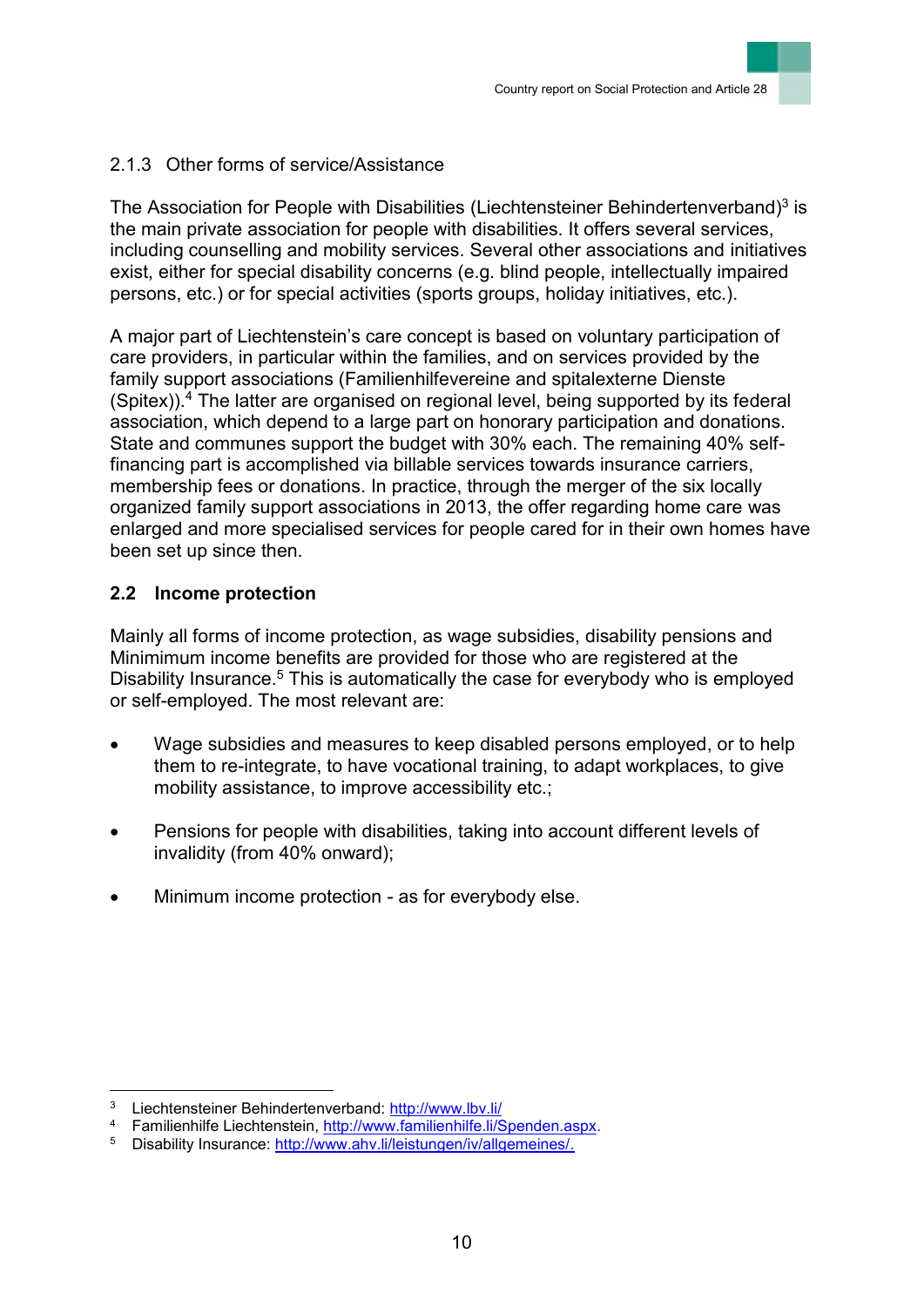## **Name of benefit: Wage Subsidy**

### **Purpose of the benefit:**

The provisions on **wage subsidy** are laid down in the Regulations to the Act on Disability Insurance (*Verordnung zum Gesetz über die Invalidenversicherung*, LGBl. 1982 no. 36, Art. 17 to Art. 24ter).

Wage subsidies are paid to the employer. They allow the employer to continuously pay the former salary to the disabled person, even if that person is not able to be as productive as before or as useful as a non-disabled person.

Wage subsidies are given in order to keep persons with disabilities employed, or to integrate or re-integrate disabled persons who are or presumably will be – partially or totally – still able to work. The Disability Insurance gives priority to integration and reintegration.

#### **Means-testing:**

The wage subsidy is not means tested.

#### **Social insurance:**

The wage subsidy is financed by the disability insurance and therefor depends on the contribution to the national disability insurance.

### **Eligibility:**

l

Wage subsidies can be given from a 40% level of invalidity onward.<sup>6</sup>

#### **Name of benefit: Daily allowances**

### **Purpose of the benefit:**

Daily allowances are designed to support the living of the insured person and his/her family during the time of re-integration. It can be said that the basic compensation may attain up to 80% of the latest salary. Expenses based on the impairment and occurred during the daily allowance period can be refunded for the following reasons: travel costs, costs for accommodation outside the normal habitation, costs for material (school material, tools etc.).

Disability Insurance: [http://www.ahv.li/leistungen/iv/lohnzuschuss/.](http://www.ahv.li/leistungen/iv/lohnzuschuss/)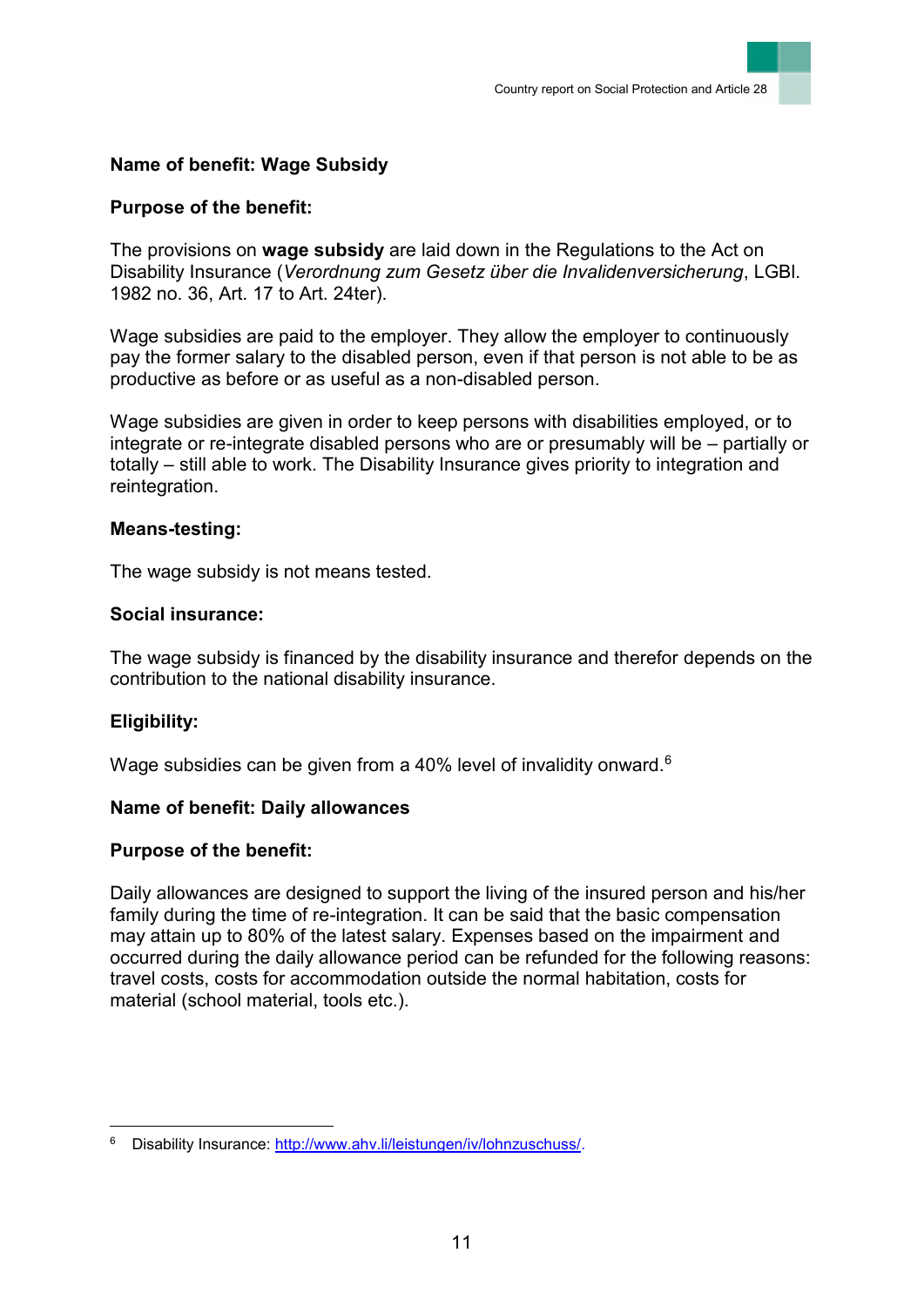#### **Means-testing:**

The daily allowance depends upon the income generated before the impairment of health has occurred.

#### **Social insurance:**

The daily allowance is financed by the disability insurance and therefor depends on having paid into the national disability insurance.

### **Eligibility:**

People with disabilities are eligible during the time of re-integration, medical examination, waiting and/or training times. It is only given to persons older than 18 years.

### **Name of benefit: Invalidity Pension**<sup>7</sup>

#### **Purpose of the benefit:**

Invalidity insurance aims to restore or improve the earning capacity of individuals who are disabled as the result of a congenital or other illness, or as the result of an accident. Individuals will receive an IV pension only when it is determined that their professional (re)integration is impossible.

#### **Means-testing:**

The degree of disability determines the type of pension a claimant will receive: claimants with a degree of disability of at least 40 percent are eligible for a quarter pension. If their degree of disability is at least 50 percent, they will be eligible for a half pension. Finally, only claimants with over 67 percent disability are entitled to a full pension.

#### **Social insurance:**

An invalidity pension is only paid until the official retirement age has been reached (64 years at present for men and women).

### **Eligibility:**

l

A person is only entitled to an **invalidity pension**<sup>8</sup> if the rehabilitation option has been exhausted.

<sup>7</sup> Invalidity Pension: [http://www.ahv.li/leistungen/iv/rentenhoehe/.](http://www.ahv.li/leistungen/iv/rentenhoehe/)

<sup>&</sup>lt;sup>8</sup> Invalidity Pension: [http://www.ahv.li/leistungen/iv/rentenhoehe/.](http://www.ahv.li/leistungen/iv/rentenhoehe/)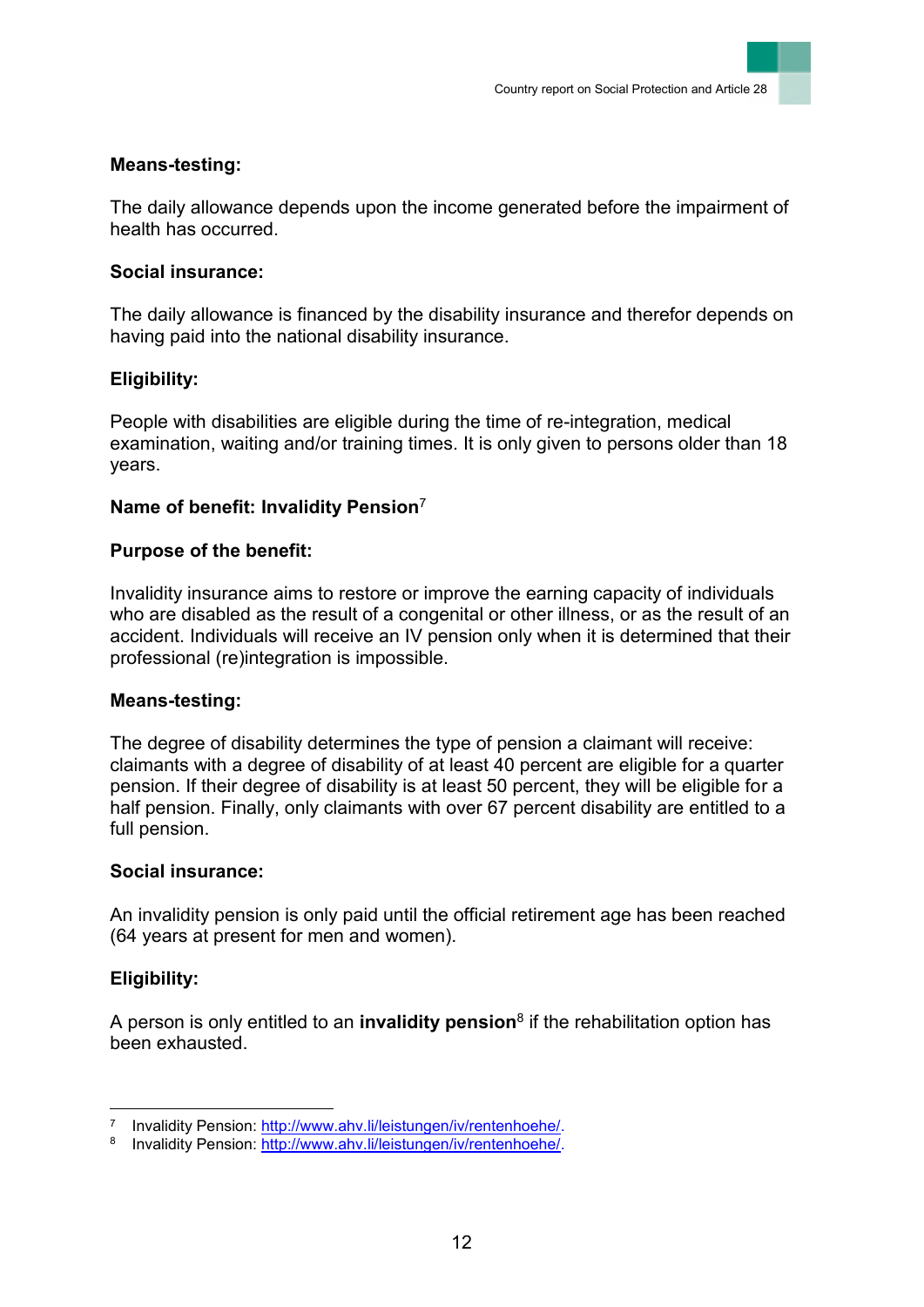Eligibility for an IV pension applies if the person's incapacity to earn due to at least 40% disability persists, in other words he/she has become permanently disabled. A person will also be eligible for an IV pension if his/her earning capacity has fallen by at least 40% on average over one year without significant interruption, and this earning incapacity persists.

This pension is awarded to anyone aged 18 or over.

If one of these conditions is not given or not given any more, the disabled person is not entitled to an invalidity pension.

## **Name of benefit: Minimum Income Benefits**

## **Purpose of the benefit:**

If the income of a concerned person lies below a **minimum income** (annual disposable income), defined in Article 1 paragraph 1, the Act on Social Assistance (Sozialhilfegesetz, LGBl. 1987 no. 18, Art. 12a) provides minimum income benefits (MI benefits).

According to Liechtenstein's legal regulations for the definition of an annual disposable income (social assistance norm), the subsistence level for MI benefits is laid down in Art. 12a of the Regulation to the Law on Social Assistance (Verordnung vom 7. April 1987 zum Sozialhilfegesetz)<sup>9</sup> as follows:

- 1-person-household CHF 1,110 (approx. €1 018)
- 2-person-household CHF 1,700 (approx. €1 560)
- 3-person-household CHF 2,070 Swiss francs (approx. €1 900)
- 4-person-household CHF 2,375 Swiss francs<sup>10</sup> (approx. €2 180)

The current method for setting levels within the social welfare benefit system is basically guided by the average wages in the economy on one side and by the Consumer Price Index on the other. This approach ensures that each generation can obtain MI benefits that reflect the current living standards. Thus, if cost of living, as measured by the Consumer Price Index, increases, social welfare benefits are adjusted to keep pace. Nevertheless the law is silent regarding any clear mechanism for the periodic review of the social assistance norm which is the basis for MI payment levels.

l <sup>9</sup> Sozialhilfegesetz vom 15. November 1984, LGBl 1985 no. 17; source: [https://www.gesetze.li/konso/pdf/1985017000.](https://www.gesetze.li/konso/pdf/1985017000)

<sup>10</sup> 5-person-houshold 2,660 Swiss francs, 6-person-houshold 2,940 Swiss francs, 7-person-houshold 3,225 Swiss francs and for each additional person 461 Swiss francs.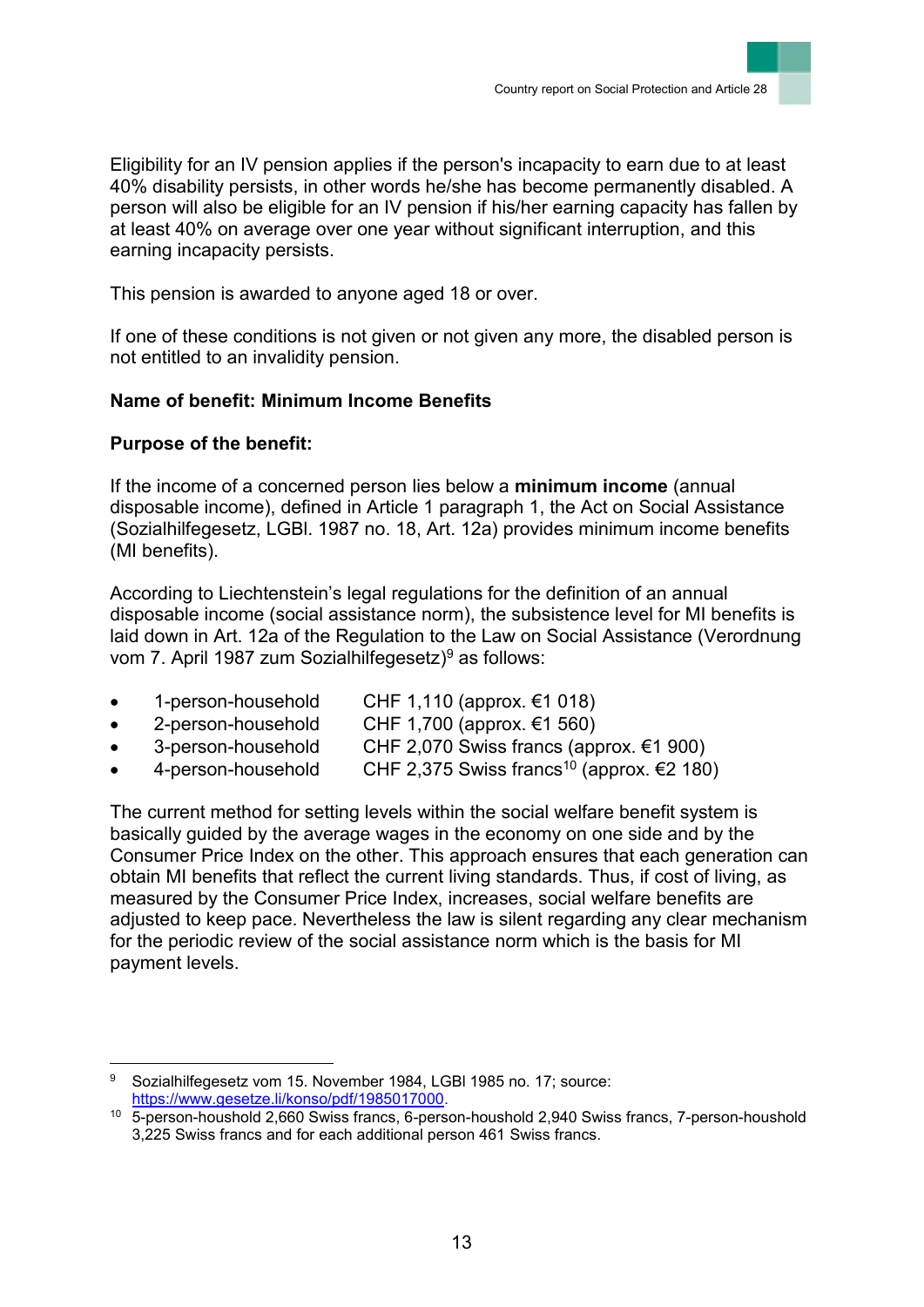### **Means-testing:**

The income of the concerned person must lie below the above given minimum income.

## **Social insurance:**

The contribution to the social insurance is not a criterion for receiving MI benefits.

## **Eligibility:**

As stated in Art. 3 of the Act on Social Assistance a person is eligible for MI benefits if:

- He/she is a Liechtenstein citizen and receives an income from employment and/or social transfers (including pensions) which is below the minimum income defined by the law;
- He/she is a Liechtenstein resident but not a citizen and cannot support him/herself and the eligibility of MI benefits is laid down in accordance with state treaty (state treaty between Liechtenstein and the citizenship country of the resident) as follows:
- the home country of the resident grants minimum income benefits reciprocally (i.e. treats Liechtenstein citizen resident in that country equally to its own citizens); or
- Where it is necessary, in the common interest or in the interest of the person in need, to prevent that person from becoming homeless.

## **Name of benefit: Helplessness allowance**

## **Purpose of the benefit:**

To avoid that people with a degree of more than 60% of disability and of official retirement age are at risk of poverty due to their reduced income and the high costs for medical treatment and special devices they might need.

### **Means-testing:**

The degree of disability must be confirmed medically.

## **Social insurance:**

The person in need must receive old age pension or invalidity pension and therefore has contributed to the pension schemes;

## **Eligibility:**

People with a degree of disability of more than 60 % and of the official retirement age are given a **helplessness allowance** in addition to the state pension (see Article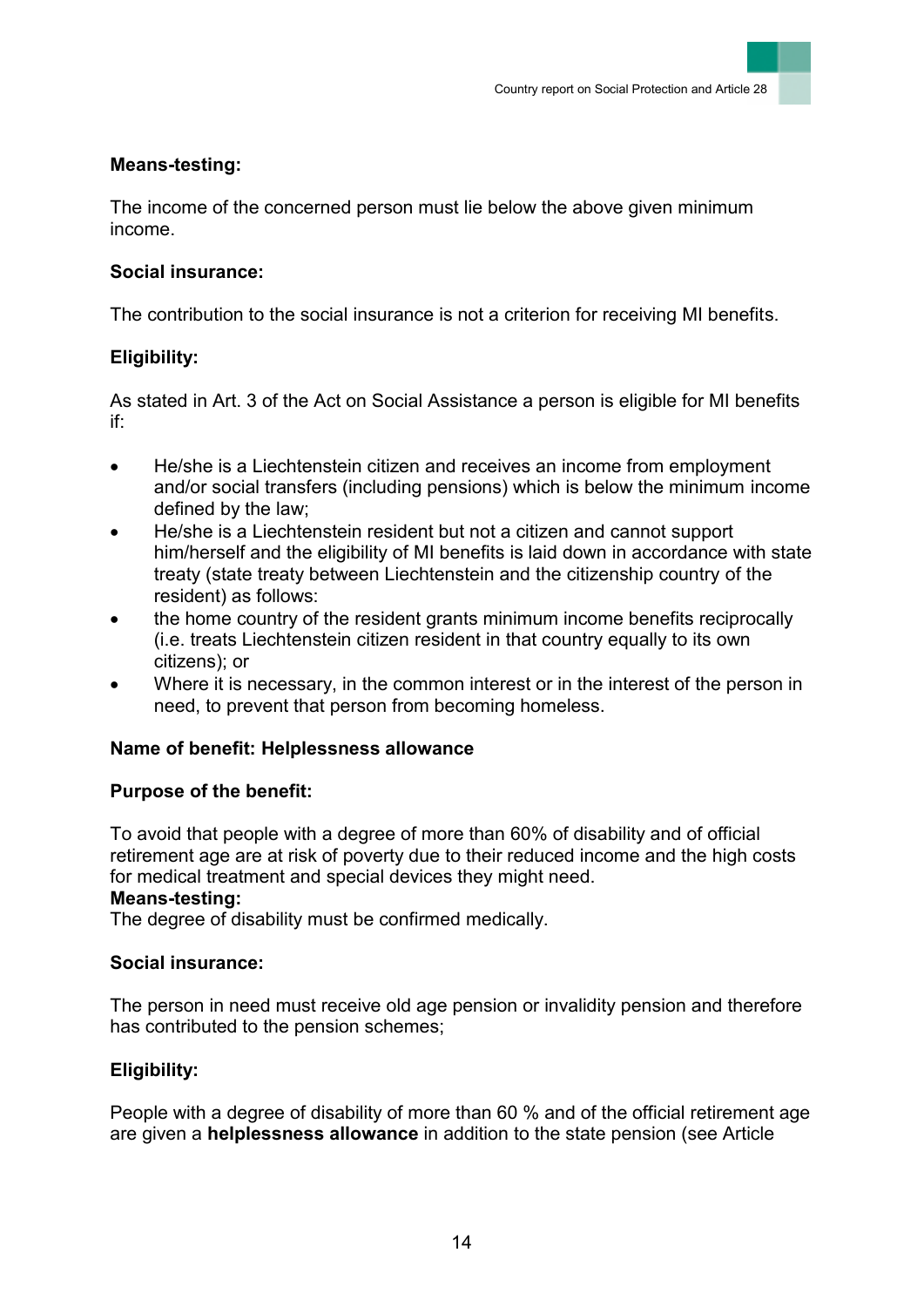

3bis of the Act of Supplementary Aid to the National Old Age and Widow's/Widower's Pension (ASANP)<sup>11</sup> in combination with Article 67bis of the Act on the National Old Age and Widow's /Widower's Pension).<sup>12</sup> The degree of disability, on the other hand, is defined and stated by the disability insurance.

# <span id="page-15-0"></span>**2.3 Disability-related expenses**

People with disabilities are supported by the national **Disability Insurance** scheme.

# **Name of benefit: Supplementary Assistance**

Purpose of the benefit:

Supplementary Assistance is given to guarantee an income level to meet expenses for stays in care homes, for illness, for caring at home, or technical assistance (income can be augmented by up to two-thirds as stated in article 1 § 2 of the Act on Supplementary Assistance.

## **Means-testing:**

Supplementary Assistance depends on receiving old age pension or invalidity pension.

## **Social insurance:**

The person in need must have paid into the national pension schemes, which means into the Old Age and Widow's/Widower's Pension insurance.

# **Eligibility:**

A person with disability who's income from the old age pension or the invalidity pension together with other income and assets is not sufficient to guarantee the defined minimum income.

## **Name of benefit: transport service by the Association for People with Disabilities**<sup>13</sup>

# **Purpose of the benefit:**

Enable people with disabilities a certain degree of mobility to low cost, e. g. people with mobility impairments who have no access to public transport or who cannot use

l <sup>11</sup> Gesetz vom 10. Dezember 1965 über Ergänzungsleistungen zur Alters-, Hinterlassenen- und Invalidenversicherung (ELG), LGBl. 1956 no 46.

<sup>&</sup>lt;sup>12</sup> Gesetz vom 14. Dezember 1952 über die Alters- und Hinterlassenenversicherung (AHVG), LGBI. 1952, no. 29.

<sup>13</sup> Link: [http://www.lbv.li/Transportdienst.php.](http://www.lbv.li/Transportdienst.php)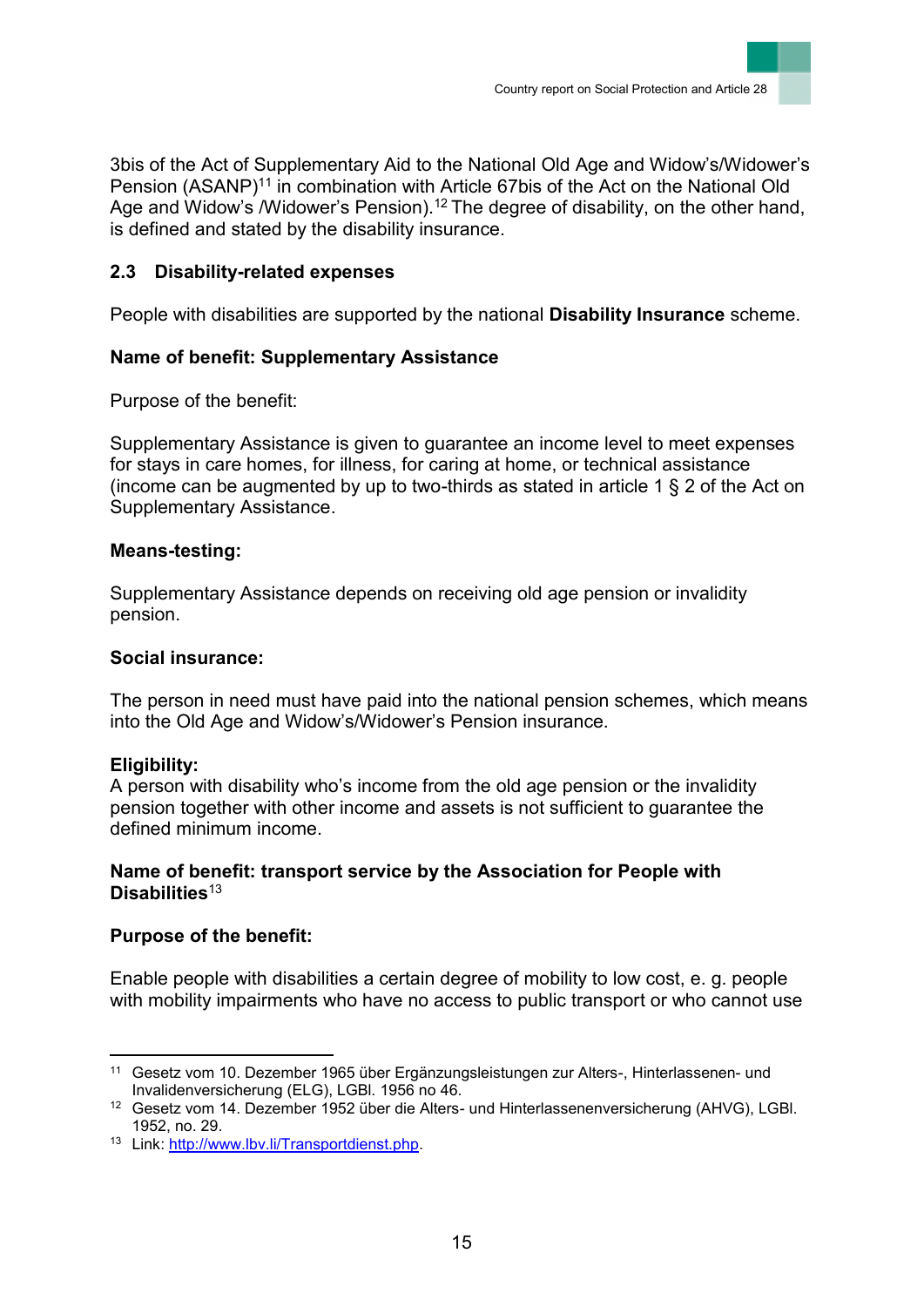public transport. The fees are quite low: e.g. 5 Swiss Francs for a distance of 0-4 km (approx. 4.50 Euros), 12 Swiss Francs for a distance of 22-25 km (approx. 11 Euros).

## **Means-testing:**

No.

## **Social insurance:**

No specific contribution to the national insurance schemes has to be given.

# **Eligibility:**

Only to person with mobility impairments.

## **Name of benefit: Assistance for Blind People**<sup>14</sup>

## **Purpose of the benefit:**

Article 1 of this act states, that the support is implemented for extraordinary expenses due to blindness. The maximum monthly special benefit for blind persons is 648 Swiss francs (approx. 590 Euros).

### **Means-testing:**

The person requesting Assistance for Blind People has to be blind.

## **Social insurance:**

No specific contribution to the national insurance schemes has to be given.

## **Eligibility:**

Articles 2 and 3 of the Act on Assistance for Blind People define two categories of persons who are entitled to profit from these benefits: people who are due to their blindness not able to manage daily live task in an unfamiliar environment on their own, or people who cannot use economically their remaining part of eyesight.

## <span id="page-16-0"></span>**2.4 Housing costs**

The Regulation to the Act on Disability Insurance provides in its appendix several devices which are related to the habitation of disabled persons. These provisions are listed under the subtitle "Devices for self-help". The Disability Insurance can finance the installation or renovation of bathrooms (toilet, shower etc.), the installation of lifts

l  $14$  Link<sup> $\cdot$ </sup> [https://www.gesetze.li/lilexprod/lgpage2.jsp?formname=showlaw&lgblid=1971007000&version=0.](https://www.gesetze.li/lilexprod/lgpage2.jsp?formname=showlaw&lgblid=1971007000&version=0)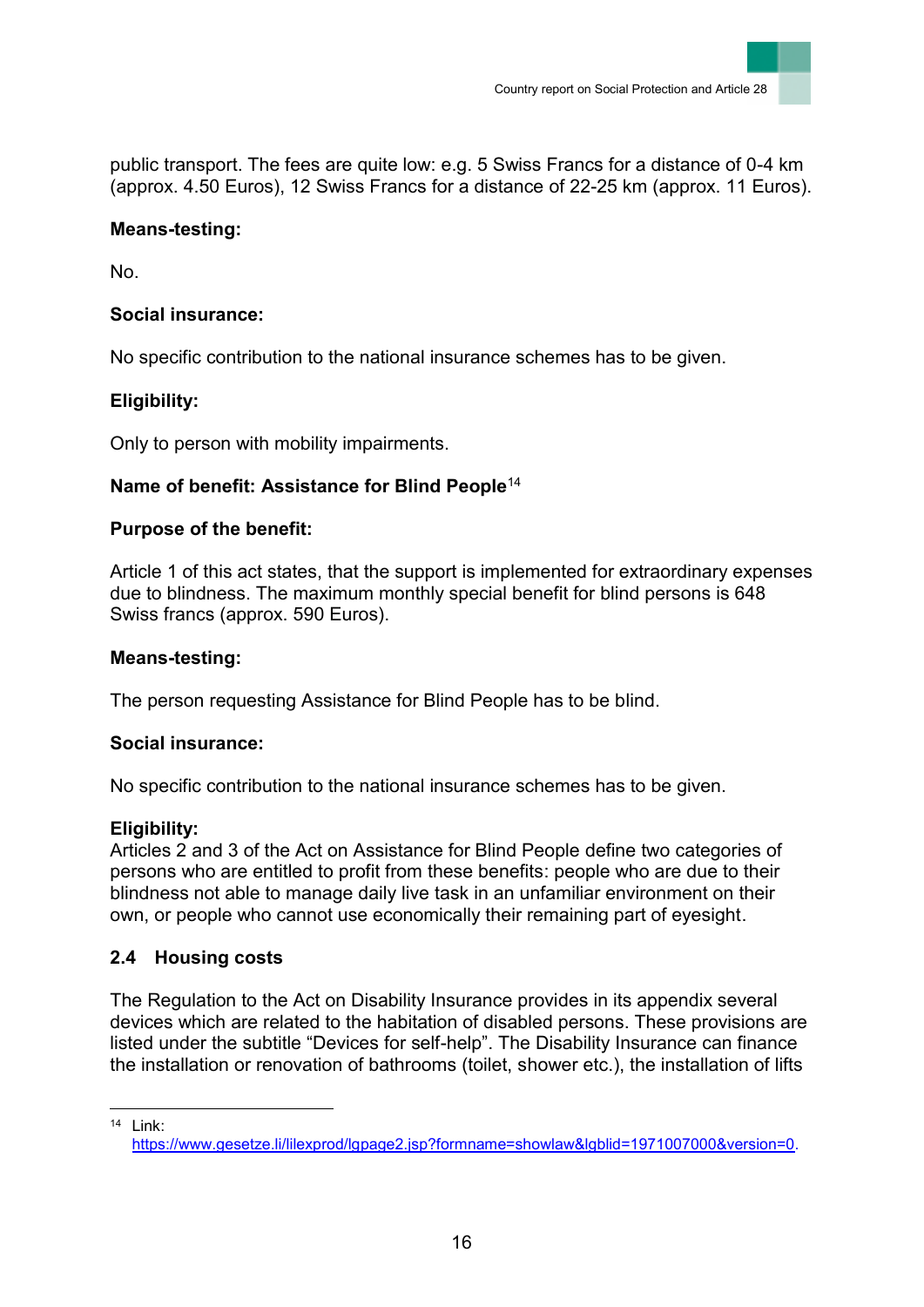for physically handicapped persons, electric beds, the widening of doors, the installation of handles, etc. (see also section 2.1).

## **Name of benefit: Housing benefits**<sup>15</sup>

## **Purpose of the benefit:**

For people with disabilities who are in need of wheelchairs, additional financial support is given to enable the person to rent a specific department which is suitable. The additional financial support may amount up to 4'000 Swiss Francs (approx. 3'600 Euros) as a maximum of financial help.

### **Means-testing:**

None.

### **Social insurance:**

No specific contribution to the national insurance schemes has to be given.

## **Eligibility:**

The person requesting must be dependent on devices for self-help.

### <span id="page-17-0"></span>**2.5 Retirement benefits**

The invalidity pension is only paid until the official retirement age is reached (64 years at present for men and women). After that, the Old Age Insurance steps into action. In addition to the **national retirement pension**, the **occupational retirement scheme**s as well as private savings are supposed to guarantee a certain level of lifestyle to old people.

Persons with disabilities are basically treated like anybody else by the social security system if they have been employed and have been paying into the pension insurance fund during their active professional career.

If a person is supported by the disability insurance at the time when pension age is reached, the disability insurance will be converted into a retirement pension (Article 67bis paragraph 1).

Individual **assistance for persons with disabilities** outside employment may continue, e.g. assistance for specific devices, for mobility, housing etc.

 $\overline{a}$ <sup>15</sup> Art. 2  $\S$  4 of the Act on Supplementary Assistance to the Old Age, Widowers' and Disability Insurance (*Gesetz über Ergänzungsleistungen zur Alters-, Hinterlassenen- und Invalidenversicherung*, ELG, LGBl. 1965 no. 46.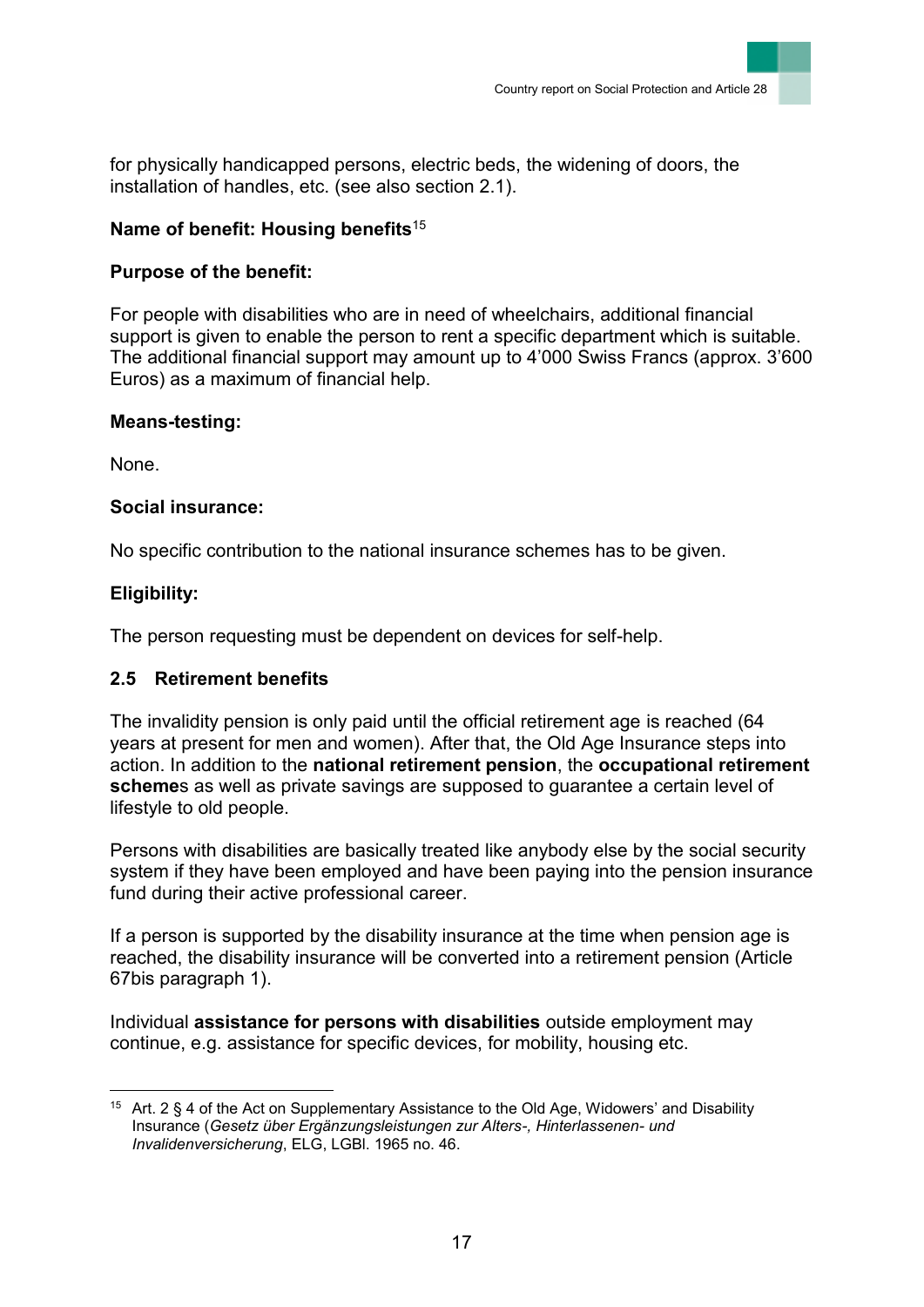**Supplementary assistance**, as described above, is still provided in case that the income by the pension, by other income and own assets is not sufficient.

The same holds true for **social assistance** as the last resort against poverty.

## <span id="page-18-0"></span>**2.6 Other social protection measures**

One should mention, at this point, that various **private associations** for people with disabilities, as well as care homes, care workshops etc. exist. These institutions and organisations help and assist people with disabilities. Some of them are financially supported by the state or by the Disability Insurance, others are completely private initiatives.

These associations and initiatives are also actively lobbying for people with disabilities, they are raising public awareness for problems of people with disabilities, and they are providing practical assistance.

Overall there exists a network group in Liechtenstein, called "*Verein Sichtwechsel*" (Association Change of View) who´s objective is to coordinate and integrate these different private initiatives with the governmental organisation.<sup>16</sup>

## <span id="page-18-1"></span>**2.7 Disability discrimination in social protection measures (including, in particular, social protection measures which are not disability specific)**

People with disabilities are not generally discriminated against in social protection measures compared to people without disabilities. The same social protection systems are in force for both groups if we consider e.g. child benefits, supplementary assistance in cases that income is below a defined bottom line, concerning retirement pension and many others.

Article 52 of the Act on National Old Age and Widows and Widowers Pension (*Gesetz über die Alters- und Hinterlassenenversicherung* (AHVG), 14.12.1952, LGBl. 1952 no. 29) states that every person who has paid contributions to the retirement insurance is entitled to a pension. The pension age is 64 years for both, men and women. If contributions have not been paid for the whole of the professionally active period – from the age of 20 to 64 years –, only a partial pension will be disbursed.

On the other hand, people with disabilities can be, and often are, handicapped in their professional career or they even fall completely out of employment. Therefore the danger to end at risk of poverty is probably significantly higher than for nondisabled people. Invalidity pensions, supplementary assistance and social assistance prevent that poverty really occurs if we believe in the official statements. As mentioned above, social assistance defends the bottom line.

l <sup>16</sup> Link: [http://www.sichtwechsel.li/Vernetzungsgruppe/tabid/1043/Default.aspx.](http://www.sichtwechsel.li/Vernetzungsgruppe/tabid/1043/Default.aspx)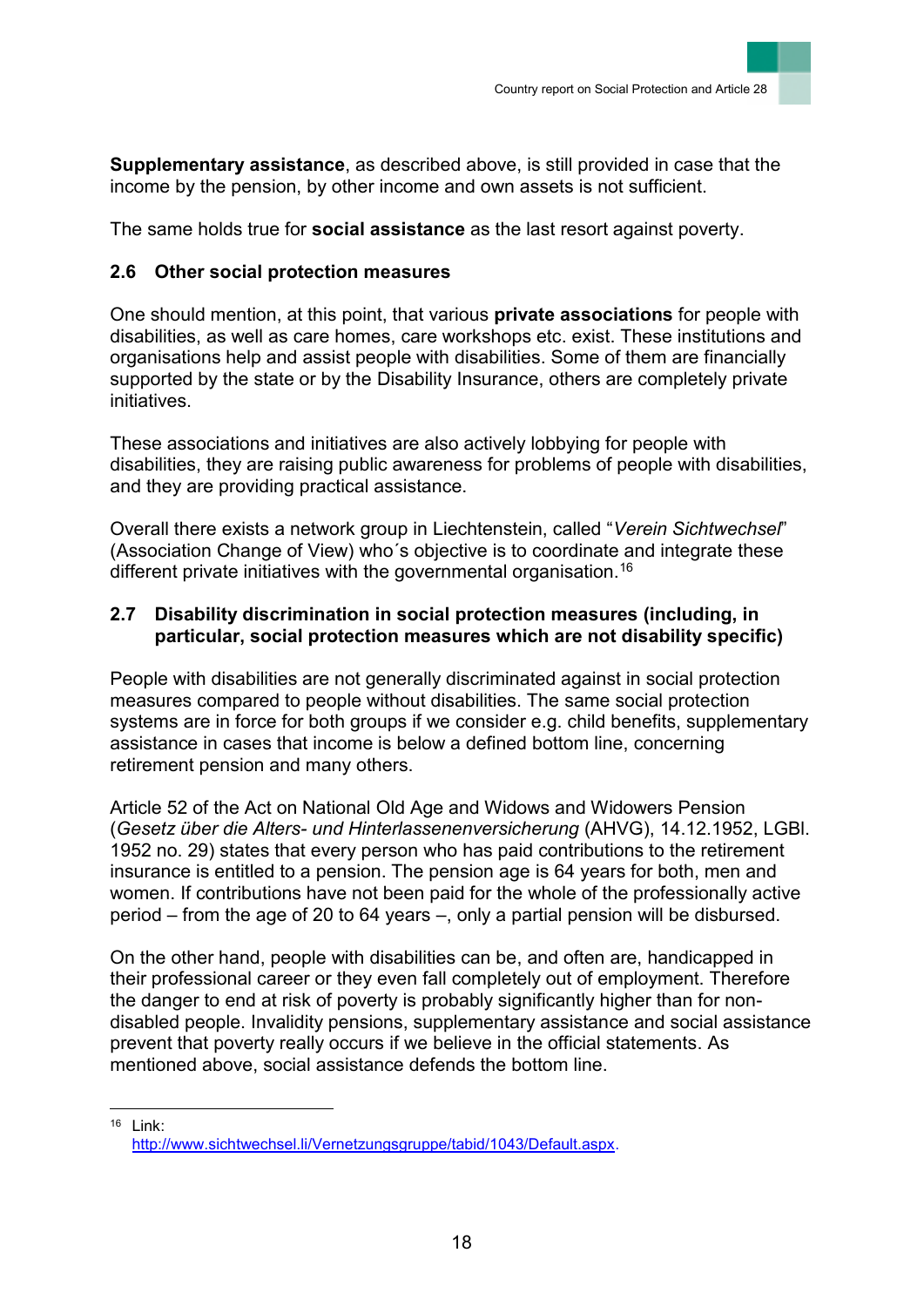Nevertheless, since invalidity pensions are quite low compared to the income of an employed person, people with disabilities rather tend to live at risk of poverty. This situation continues when they reach retirement age, as they are – some more, some less – lacking the occupational pension scheme or this is not at the level of people who have been in employment during their whole work lives, i.e. from 18 to 64 years. Again, supplementary assistance should prevent old people from falling into poverty; finally social assistance serves as the last resort against poverty. But one can assume that people with disabilities usually are living on a lower material level than people without disabilities, and that more of them are at risk of poverty.

We have to take note of the fact, though, that there are no recent research findings on that issue. Official statistical data on the material situation of people with disabilities does not exist either.

The Act on Equality of People with Disabilities (Gesetz über die Gleichstellung von Menschen mit Behinderungen (Behindertengleichstellungsgesetz; BGlG), 25.10.2006, LGBl. 2006, no. 243)17 established an Office for Equality of People with Disabilities by law (Article 22). Art. 22 of the Act on Equality of People with Disabilities defines the tasks of the Office for Equality of People with Disabilities as follows: a) Advising the authorities and private individuals on how to pursue gender equality issues and support victims of discrimination; b) conducting public relations; c) carrying out investigations and recommending appropriate action to authorities and private individuals; d) being involved in drafting rules and regulations; e) working with others on the funding of programs and projects and carrying out or participating in them; f) reviewing applications for funding assistance under articles 16 and 17, as well as monitoring the implementation of programs; g) informing stakeholders about measures taken to achieve equality; h) and exchanging information with relevant European institutions.

By the end of 2015 Liechtenstein's government decided under the pressure of the public request of an independent institution to strengthen the credibility of Liechtenstein's human rights policies to implement an independent national association for human rights. The new initiative seems to comply with the [Paris](http://www.nhri.net/pdf/GAres1993.pdf)  [Principles](http://www.nhri.net/pdf/GAres1993.pdf) adopted by the UN General Assembly in 1993. It will have a legal basis, a comprehensive mandate, sufficient infrastructure and financing.

The new association will co-operate with communities and private associations for disabled people on projects and improvements in the area of social services.

l <sup>17</sup> Link: [https://www.gesetze.li/lilexprod/lgpage2.jsp?formname=showlaw&lgblid=2006243000&version=0.](https://www.gesetze.li/lilexprod/lgpage2.jsp?formname=showlaw&lgblid=2006243000&version=0)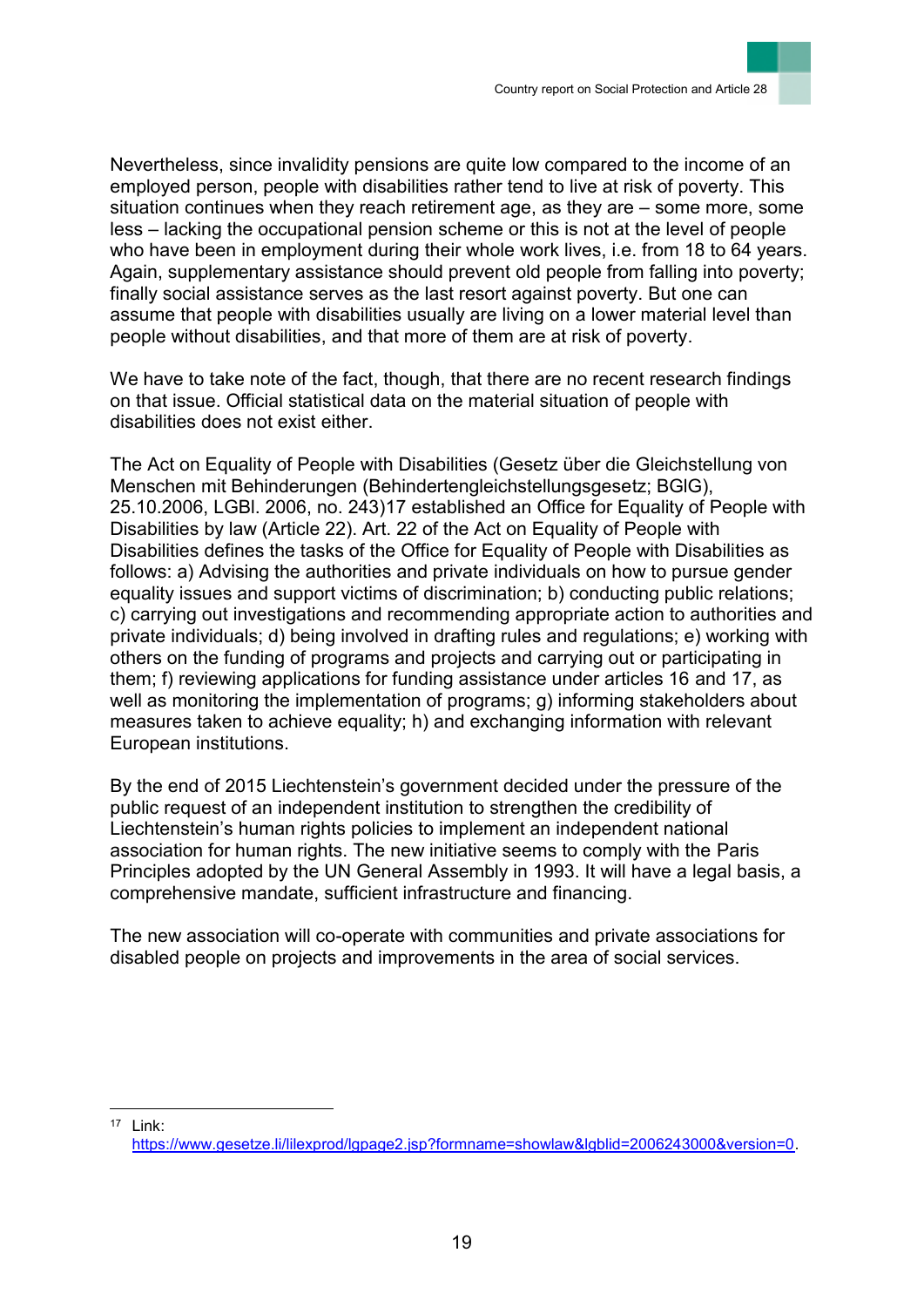## <span id="page-20-0"></span>**3 Case studies**

## <span id="page-20-1"></span>**3.1 Case study 1 - childhood**

Eva is 10 years old. She lives at home with her parents and younger sister. One of her parents is working full-time on the median wage and the other is not in paid employment. They live in a rented house in the private sector. Eva has intellectual, physical and sensory impairments. She needs support and assistance to eat, dress and walk.

- <span id="page-20-2"></span>3.1.1 Services, devices and assistance (including personal assistance and specialist technical devices)
- (a) Devices (including assistive technologies)

According to Art. 82 of the Act on Disability Insurance, Eva would be supported in attending special school centres and receiving special devices Eva might have to use to perform daily task (e. g. devices concerning the physical and sensory impairments of Eva).

(b) Personal assistance

Care allowance for so-called third persons or institutions, e.g. parents, can be paid by the Disability Insurance. It was introduced in 2010. The allowance goes from 10 to 180 Swiss Francs per day (approx. 9 to 160 Euros), depending on the daily time which is necessary for the care. In Eva's case, e.g. allowances for the personal assistance by Eva's parents could be claimed.

(c) Other forms of service/Assistance

Depending on the level of intellectual impairment, Eva can join a special school (free of charge), <sup>18</sup> or she will be integrated into regular school where additional special courses and training is offered.<sup>19</sup>

#### <span id="page-20-3"></span>3.1.2 Income protection

This is not applicable in Eva's case as she is a child.

In case that the median wage of one of her parents, together with other income, would not be above the poverty threshold, supplementary assistance or, as a last resort, social assistance can be given.

l

<sup>18</sup> Link: [http://www.hpz.li/schule/.](http://www.hpz.li/schule/)

<sup>19</sup> Link: [http://www.llv.li/#/12429/sonderschulung.](http://www.llv.li/#/12429/sonderschulung)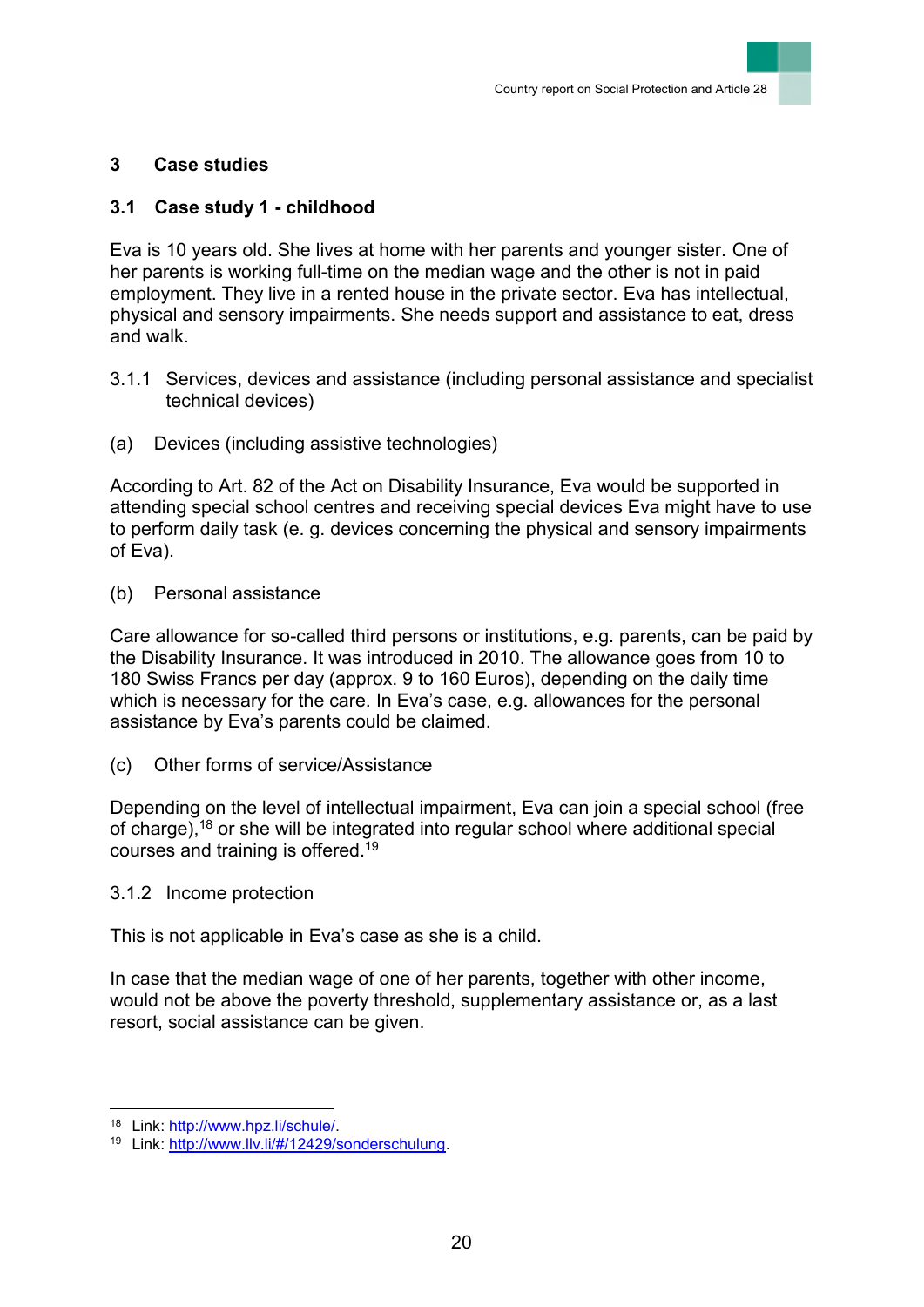### <span id="page-21-0"></span>3.1.3 Disability-related expenses

In case that public transport cannot be used, the Association for People with Disabilities offers individual transport at quite low prices.<sup>20</sup>

## <span id="page-21-1"></span>3.1.4 Housing

Assistance can be given in order to adapt Eva's home to the respective impairment, or even to rent an apartment which is suitable for Eva.

There are special housing services in order to facilitate the everyday life of people with disabilities in their habitual surrounding. Moreover, if this would not fit enough to Eva's situation, the municipalities run care homes for older people, which are also potentially at the disposal of disabled people – probably not applicable to Eva. The Special Education Centre and the Association for Sheltered Housing also provide for sheltered residential homes.

## <span id="page-21-2"></span>3.1.5 Poverty line

Social assistance is the last resort to prevent anybody from falling into poverty. The calculation of the income and the risk of poverty would include the whole household. In Eva's case, all family income would be taken into account. Since one of her parents earns the median wage, which is approx. between 50 – 100% above the poverty line, social assistance would not be applicable.

<span id="page-21-3"></span>3.1.6 Additional comments about the social protection of disabled children

## <span id="page-21-4"></span>**3.2 Case study 2 - adulthood (in work)**

Sam is 35 years old. He is married and lives with his spouse. They are both working and each of them earns half the median wage. They are buying their own home with a loan from the bank. Sam uses a wheelchair for mobility.

- <span id="page-21-5"></span>3.2.1 Services, devices and assistance (including personal assistance and specialist technical devices)
- (a) Devices (including assistive technologies)

The wheelchair will be paid by the Disability Insurance. If it is absolutely necessary, it can also be an electric wheelchair. If there is the need for a specific car to enable Sam to fulfil his daily life task, special cars or other motor vehicles can also be financed. Additionally there is support in financing devices and assistance at Sam´s workplace including structural adaptation to improve his accessibility. Same is valid for any structural adaptation of his apartment to improve accessibility and perform

l

<sup>20</sup> Link: [http://www.lbv.li/Transportdienst.php.](http://www.lbv.li/Transportdienst.php)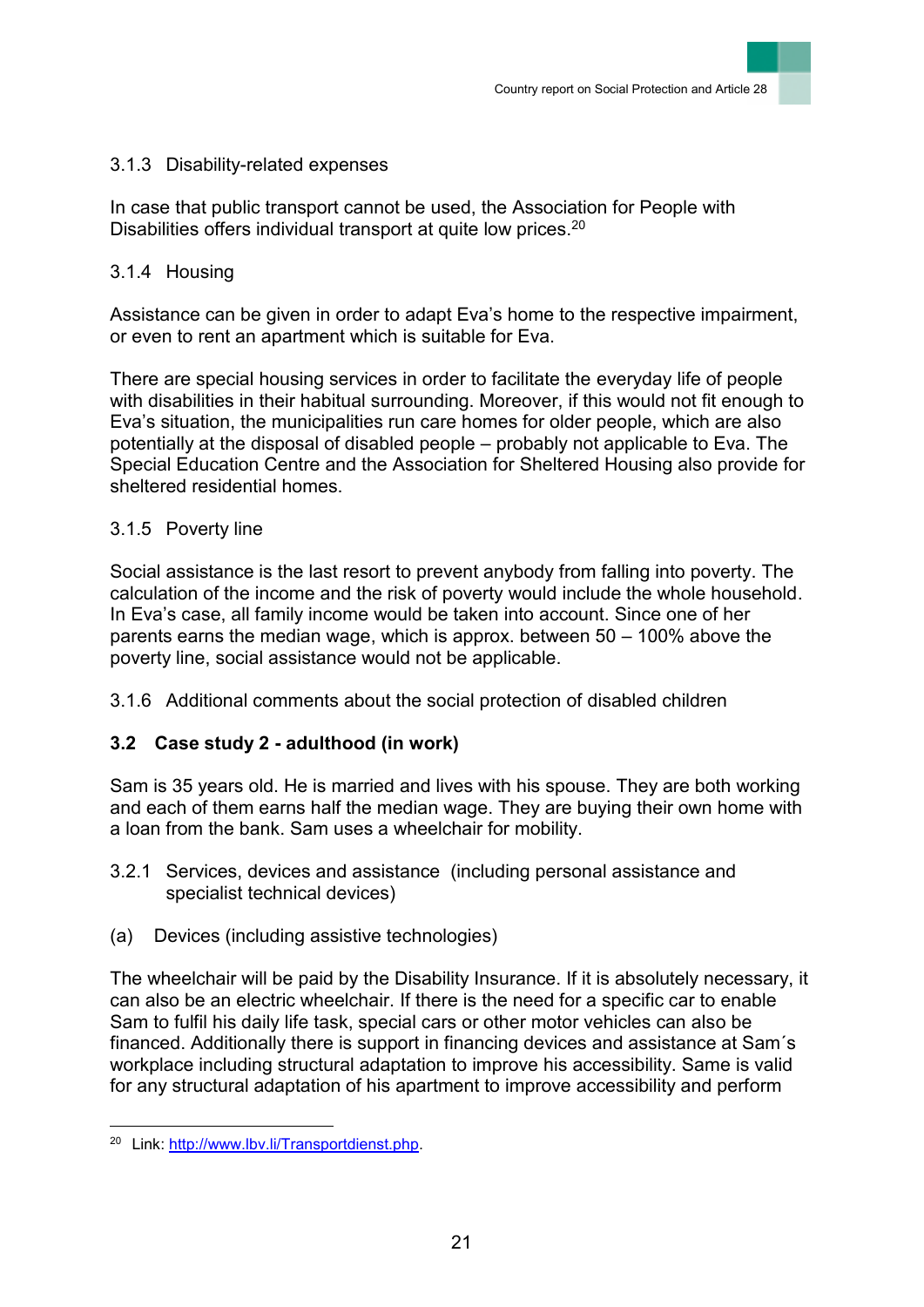daily task on his own (e.g. devices for self-help in showers and bathrooms, electronic bed, elevators and ramps etc.).

### (b) Personal assistance

Care allowance for so-called third persons or institutions, e.g. Sam's spouse, can be paid by the Disability Insurance. It was introduced in 2010. The allowance goes from 10 to 180 Swiss Francs per day (approx. 9 to 160 Euros), depending on the time which is necessary for the care.

## (c) Other forms of service/Assistance

If Sam's is not able to do his usual job any more, various measures can be financed by the Disability Insurance: adaptation of the workplace, vocational training in order to learn a new job etc. There is a high priority that Sam should stay employed, or to be re-employed in the future if for some reason he has to change the job. Assistance is given in order to reach that goal instead of paying out an invalidity pension.

Since Sam uses a wheelchair he can also claim for mobility assistance to get to his workplace if it is necessary. In case it would be necessary to change his profession, financial assistance would be provided for vocational training etc.

In case that Sam would not be able to function at his workplace any more, wage subsidies or daily allowances should help to keep him in employment or to help him to learn a new job which fits better to his disability. Also Sam's workplace and any mobility obstacles to get there could be adapted or eliminated with assistance of the Disability Insurance.

Sam can also claim assistance to adapt his own home to the wheel-chair situation, e.g. widening of doors, adaptation of the bathroom/shower etc. Alternatively, it can be co-financed if Sam moves to another apartment which fits better to his disability.

### <span id="page-22-0"></span>3.2.2 Income protection

The household, i.e. Sam and his spouse, earn together the median wage. Income protection, therefore, seems not to be necessary and applicable.

### <span id="page-22-1"></span>3.2.3 Disability-related expenses

In case that public transport cannot be used, the Association for People with Disabilities offers individual transport at quite low prices.

## <span id="page-22-2"></span>3.2.4 Housing

Adaptions in Sam's apartment can be financed, e.g. adaptions in the bathroom,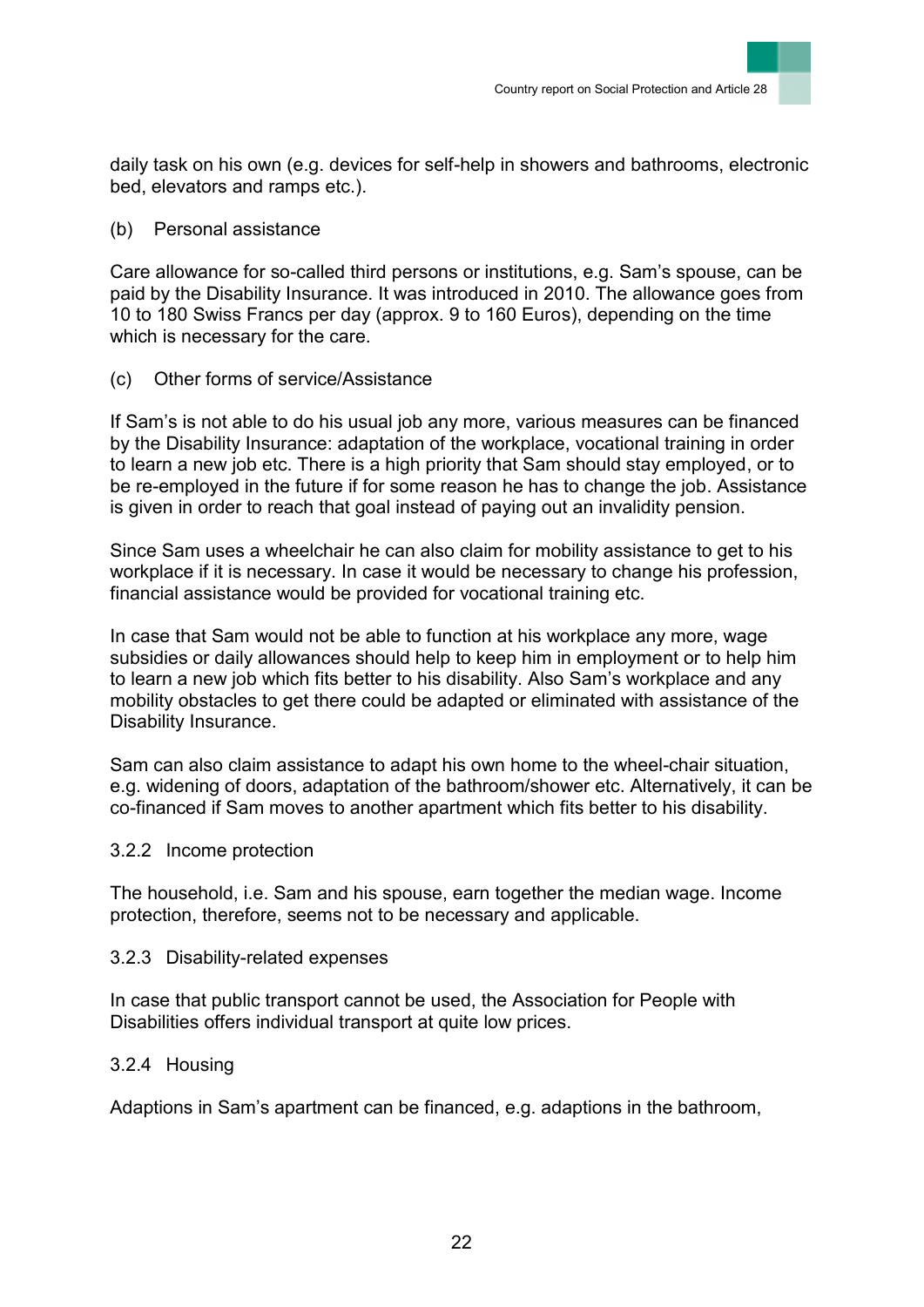widening of doors, elimination of ramps, installation of a stairs elevator etc. Assistance can also be given in order to rent an apartment which is suitable for Sam.

## <span id="page-23-0"></span>3.2.5 Poverty line

Social assistance is the last resort to prevent anybody from falling into poverty. The calculation of the income and the risk of poverty would include the whole household, i.e. Sam and his spouse. As each of them are earning half the median wage, the have together – as a household income – one median wage, which is approx. 50 – 100% above the poverty line and therefor they are not eligible to social assistance.

<span id="page-23-1"></span>3.2.6 Additional comments (working age adults)

No additional comments.

# <span id="page-23-2"></span>**3.3 Working age adulthood (not in work)**

Betti is 45 years old and lives alone. She has severe depression and chronic fatigue syndrome. She left her job three months ago because of the time off she needed because of her health. She does not feel well enough to look for other work.

- <span id="page-23-3"></span>3.3.1 Services, devices and assistance (including personal assistance and specialist technical devices)
- (a) Devices (including assistive technologies)

Probably no devices are necessary and helpful in Betti's case. If devices would be necessary, Betti would have to be assessed as disabled and then she would be able to claim for help at the disability insurance.

(b) Personal assistance

In case that Betti is not able to manage her household and to take care of herself appropriately, personal assistance can be financed by care allowance. This can be assistance by institutions, such as the Family Help Service, or private assistance, e.g. by relatives etc. The care allowance was introduced in 2010. The allowance goes from 10 to 180 Swiss Francs per day (approx. 9 to 160 Euros), depending on the time which is necessary for the care.

(c) Other forms of service/Assistance

Medical treatment after illness or accidence is covered by the Health Insurance or the Accidence Insurance.

If it is a question of reintegration into employment – as might be possible in Betti's case –, the Disability Insurance finances reintegration measures, vocational training,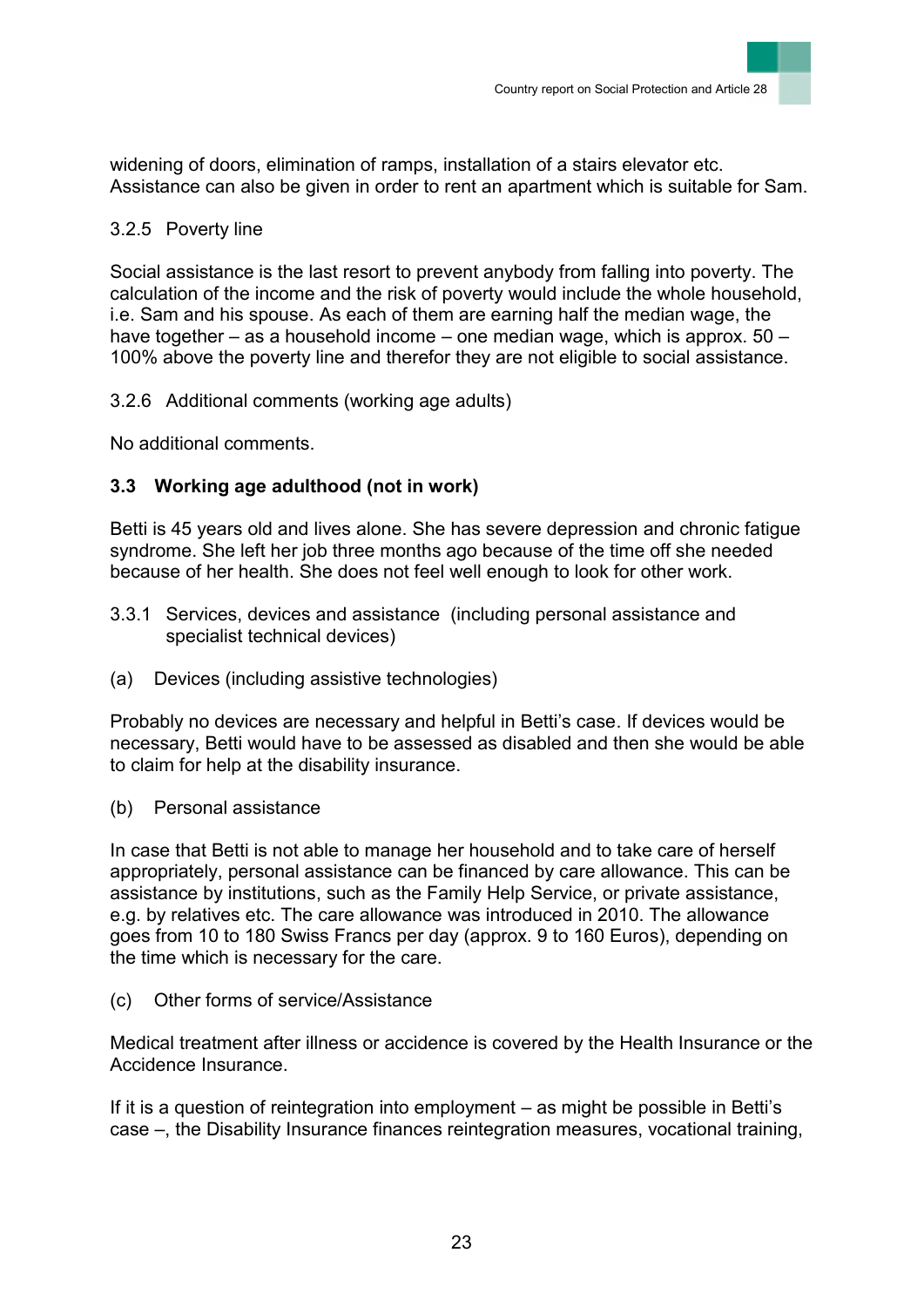adaptation of workplaces etc. There is a high priority that Betti should stay employed or get re-employed in the near future. Assistance is given in order to reach that goal instead of paying out a lifelong invalidity pension.

### <span id="page-24-0"></span>3.3.2 Income protection

Betti's employer will be supported with wage subsidies in case Betti should stay at work without being able to do the job perfectly as before. The goal is to keep Betti on the job, to adapt workplaces if necessary, to allow Betti to learn something new by vocational training etc. Betti would become the same salary as before her disability occurred. If there is medical prove that Betti is disabled above a disability level of 40%, this would apply if she would try to go on with her job eventually in the future.

Actually, in our example, Betti left her job. She is entitled to daily allowances as long as there is a perspective of her reintegration into working life. If reintegration into employment is not possible, an invalidity pension would be the next step.

### <span id="page-24-1"></span>3.3.3 Disability-related expenses

In case that public transport cannot be used, the Association for People with Disabilities offers individual transport at quite low prices. In Betti's case: Severe depression and chronic fatigue could probably entitle to use this service.

### <span id="page-24-2"></span>3.3.4 Housing

It does not seem that in Betti's case, an adaptation of her apartment or to move to another apartment would be necessary.

### <span id="page-24-3"></span>3.3.5 Poverty line

In any case, social assistance is the last resort to assist individuals and households to fall under the poverty threshold – not matter whether persons are disabled or not. In Betti's case, the invalidity pension or her daily allowances together with other income, e.g. supplementary assistance, would be taken into account. If the monthly income still stays below the poverty threshold, she would be entitled to social assistance. Based on the five facts, no assessment of whether the household income would be above the poverty line or not, can be made.

<span id="page-24-4"></span>3.3.6 Additional comments (adults not in work for disability-related reasons)

The disability insurance would cover the costs related to a disability. In the case Betti is ill but not facing a disability, the national social insurance would cover the cost for surgery and medical care, based on their regulations.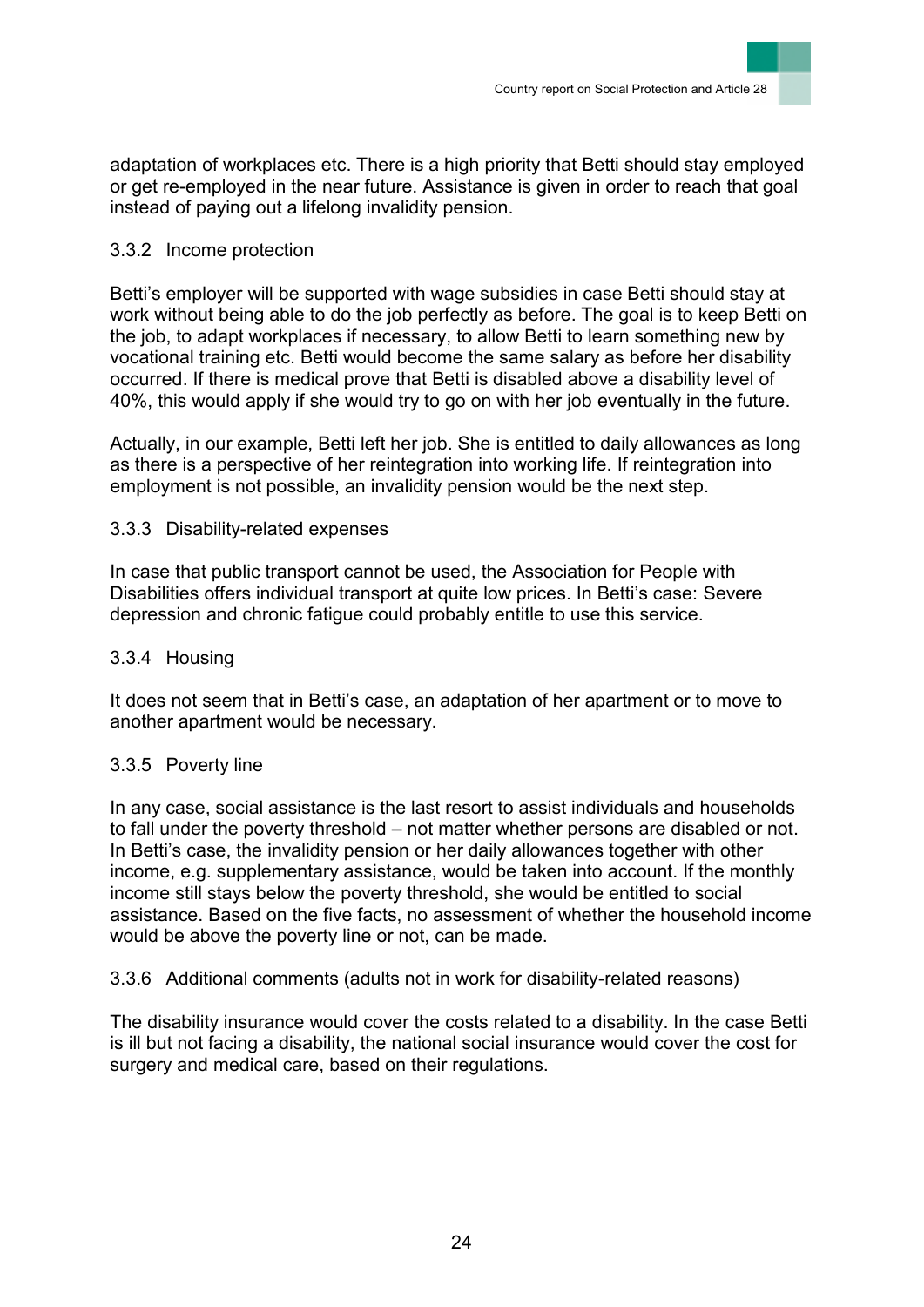## <span id="page-25-0"></span>**3.4 Case study 4 – older age**

Jon is 75 years old. He lives alone. He is retired after working his whole career as a teacher. He owns his own apartment. Recently he became totally blind.

- <span id="page-25-1"></span>3.4.1 Services, devices and assistance (including personal assistance and specialist technical devices)
- (a) Devices (including assistive technologies)

Jon is entitled to any devices that help him as a blind person. In some cases, special knowledge is demanded, e.g. if he needs help of a guide dog. In that case Jon has to prove that he is familiar with guide dogs.

(b) Personal assistance

Care allowance for so-called third persons or institutions, e.g. Jon's children or other persons, can be paid by the Disability Insurance. The allowance goes from 10 to 180 Swiss Francs per day (approx. 9 to 160 Euros), depending on the daily time which is necessary for the care.

(c) Other forms of service/Assistance

There exists a specific assistance for blind people. As a totally blind person, Jon is entitled to an additional pension for blind people, which amounts to 648 Swiss Francs per month (approx. 590 Euros).

Since Jon became blind recently, he probably needs medical treatment and assistance to adapt to the new situation. This is covered by the Health Insurance or the Accidence Insurance, depending on the reason of the blindness.

#### <span id="page-25-2"></span>3.4.2 Income protection

Since Jon has already reached retirement age (64 years in Liechtenstein), no employment or work related assistance for disabled persons enters into action. Also, the invalidity pension is replaced by the retirement pension.

Jon has, as his income, the national pension, the occupational pension (since he had been working his whole career), and eventually private assets. In addition, he is entitled to the above mentioned pension for blind people.

Jon's income will presumably be above the level where additional income protection is necessary and applicable. If this would not be the case he could claim for supplementary assistance, or in case of being at risk of poverty, even social assistance as a last resort.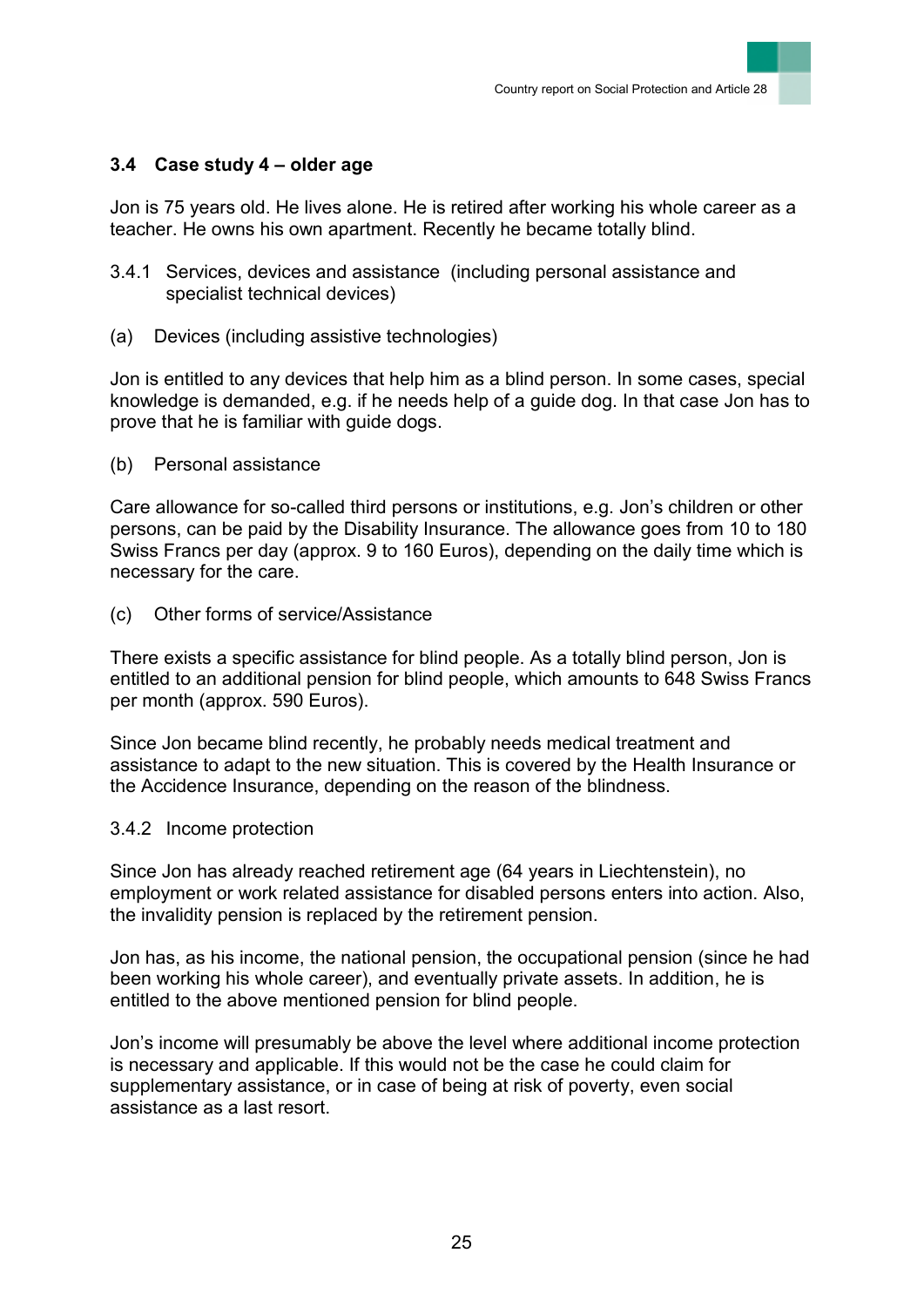#### <span id="page-26-0"></span>3.4.3 Disability-related expenses

In case that public transport cannot be used, the Association for People with Disabilities offers individual transport at quite low prices.

#### <span id="page-26-1"></span>3.4.4 Housing

Financial assistance can be given in order to adapt Jon's home to his blindness.

Assistance can also be given in order to rent an apartment which is suitable for Jon. The necessity of moving to another apartment must be a result of his blindness, though. It cannot just be argued that he is 75 years old.

#### <span id="page-26-2"></span>3.4.5 Poverty line

Social assistance is the last resort to prevent anybody from falling into poverty. Jon's income from the national pension, the occupational pension and private savings can be assumed as above the poverty line. Based on the median income of such a person in Liechtenstein, the household income of Jon is probably more than double the poverty threshold.

#### <span id="page-26-3"></span>3.4.6 Retirement

The retirement age in Liechtenstein is 64 years for men and women. Jon who had been working his whole career as a teacher, is entitled to a full national pension. In addition he has an occupational pension.

After reaching the retirement age, no further assistance for disabled persons regarding work and job is given, e.g. vocational training, adaptation of the workplace, mobility assistance to the workplace etc.

Besides the retirement pension and occupational pension, Jon is still entitled to the special pension for blind people. In case that devices related to his disability are necessary, it will be paid by the Disability Insurance. This goes on after reaching retirement age. The Disability Insurance also pays for personal assistance or assistance by institutions such as the Family Help if this stands in the context of Jon's blindness. If it is only due to his age, other social services may be applicable.

### <span id="page-26-4"></span>3.4.7 Additional comments (older people)

No additional comments.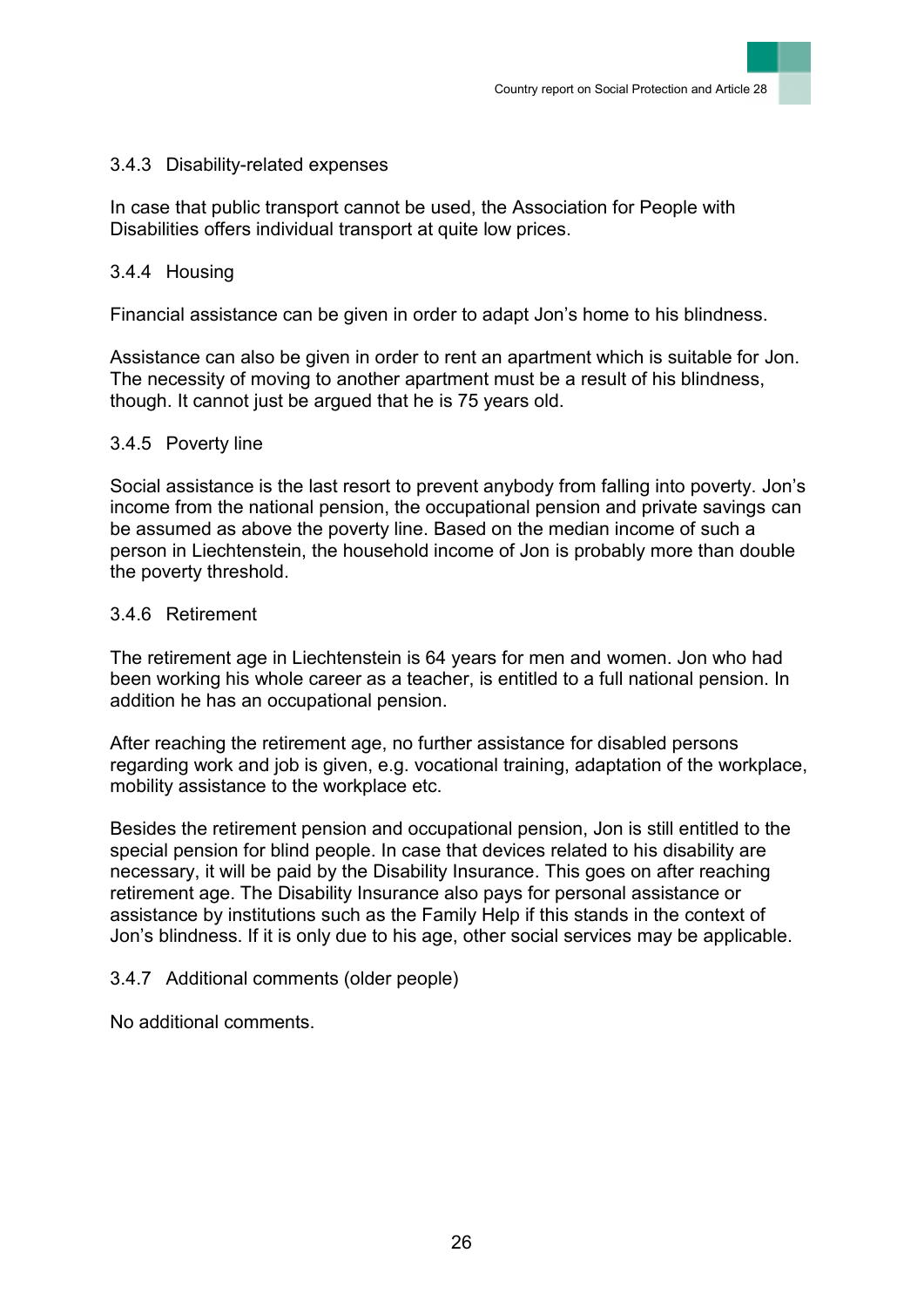# <span id="page-27-0"></span>**PART B: CRITIQUE AND EVALUATION**

## <span id="page-27-1"></span>**4 Critique and evaluation of specific benefits/schemes**

Unfortunately there is no evaluation of the benefits for people with disabilities in Liechtenstein available. Thus, academic research in this field is very rare in Liechtenstein, also statistical data. It would be very welcome to have more scientific research done in that field.

## <span id="page-27-2"></span>**4.1 Services, devices and assistance**

(a) Devices (including assistive technologies)

The list of devices that are financed by the Disability Insurance is stated in the Act on Disability Insurance. The aim of the Insurance is to finance not more than what is really necessary in the individual case.

In Liechtenstein there is no report known to the authors of how well these benefits are working from the point of view of disabled people.

(b) Personal assistance

Since 2010, benefits for personal assistance (**care allowance**) either by institutions such as the Family Help or by so-called Third Persons, i.e. relatives, private assistance etc., is regulated by law. For persons in a home-care situation, the care allowance is granted to cover the additional care costs by being supported at home. This implies that the care supportive measures are based on a rewarded contract. In this case the benefit for carers is implicit granted through the care allowance, even if no direct payments are made or any guidelines exist regarding the amount or the terms of payment. Thus, the care allowance is by law tied up to the compensation of any costs by third persons or institutions arriving out of rendering care services to the patient.

The care-taker, including relatives of the person in need, who receive financial payments for their services, have to be treated similar as any other employee in Lichtenstein. Thus the person in need has to act as a private employer and must ensure that the care-taker, as a natural person, falls under the social- and accident insurance. Furthermore the received salary by the carers is taxable under Liechtenstein's law.

**Helplessness allowances** are awarded to claimants who require the help of a third person to perform day-to-day tasks such as dressing, eating and bathing, or who need permanent care or one-to-one supervision. Within the helplessness allowance three levels of helplessness can be distinguished: slight, moderate and severe. The severity of helplessness differs according to whether the claimant lives in a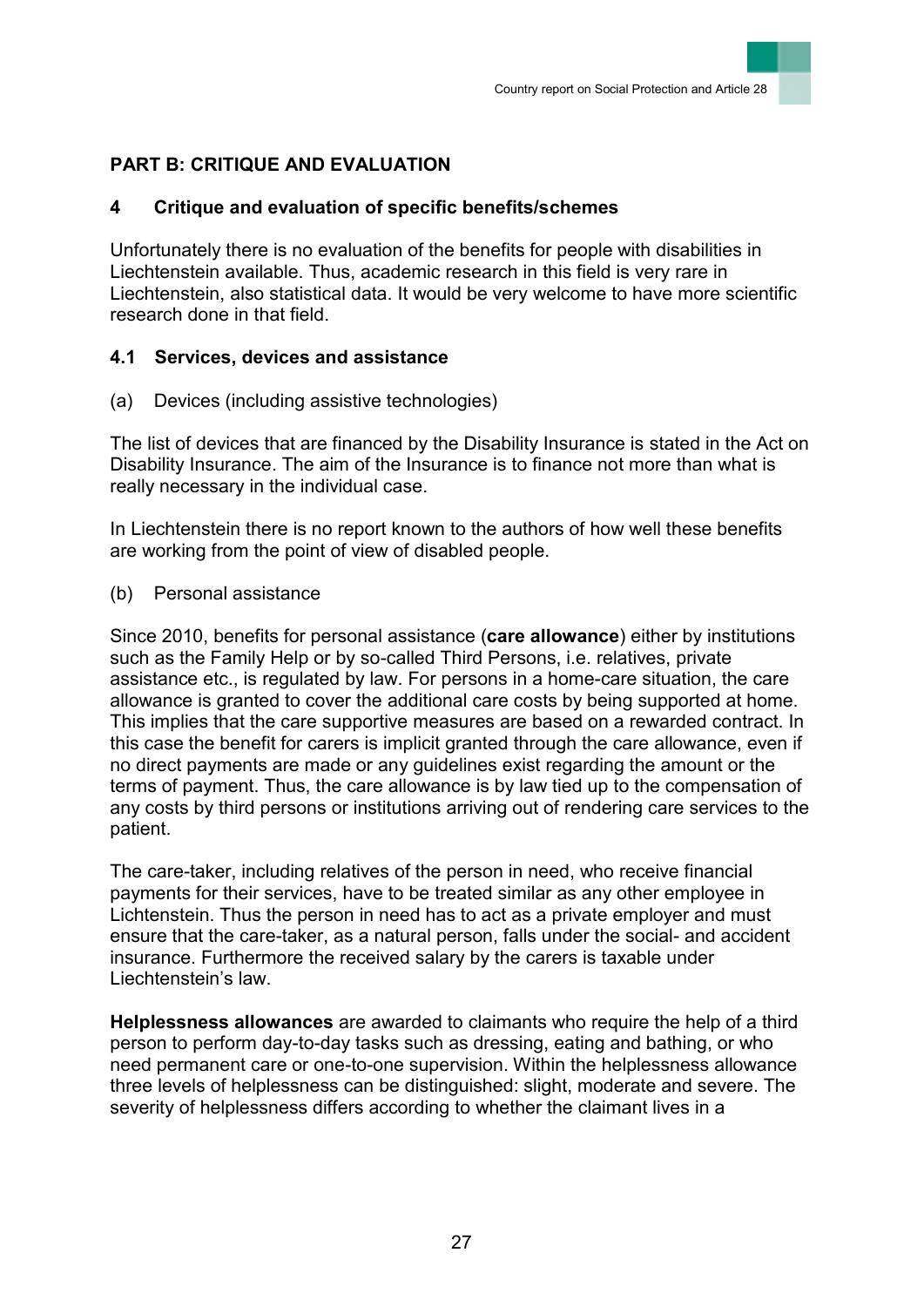residential home or in his/her own house. Claimants who live in their own home are entitled to double the compensation given to those in residential homes.

Unfortunately, no statistical data on who provides personal assistance is available.

In practice, through the merger of the six locally organized family help service organisations in Liechtenstein in 2013 the offer regarding home care could be enlarged and more specialised services for people cared for in their own homes have been set up since then. $21$ 

(c) Other forms of service/Assistance

It seems to be quite reasonable that priority is given to integration or re-integration into employment instead of paying lifelong invalidity pensions. Therefore, financial assistance to adapt workplaces, to facilitate or enable mobility and accessibility to the workplace, benefits for vocational training in order to learn a new job etc. is well established and developed.

The Association for People with Disabilities is the main private association for people with disabilities. It offers several services, including counselling and mobility services. Several other associations and initiatives exist, either for special disability concerns (e.g. blind people, intellectually impaired etc.) or for special activities (sports groups, holiday initiatives etc.).

### <span id="page-28-0"></span>**4.2 Income protection**

People who receive care allowance and helplessness allowance and whose income falls below the social subsistence minimum are entitled to **supplementary benefits** "Ergänzungsleistungen (EL)".<sup>22</sup> Thus, the supplementary benefits (EL) provide assistance in cases where the pensions and the income does not cover the minimum living costs. They are a legal entitlement and not a form of public or social welfare.

As a last resort, social assistance is designed to prevent that people fall below the poverty threshold. This applies in the same way to persons and households with or without disabilities.

## <span id="page-28-1"></span>**4.3 Disability-related expenses**

Some of disability related expenses are covered by the Disability Insurance.

Private or public associations for people with disabilities also can help and assist in many ways.

l

<sup>21</sup> Link: http://www.familienhilfe.li/Spenden.aspx.

<sup>&</sup>lt;sup>22</sup> Link: [http://www.llv.li/files/srk/pdf-llv-rk\\_vernehmlassungsbericht\\_teilrevision\\_elg\\_2012.pdf.](http://www.llv.li/files/srk/pdf-llv-rk_vernehmlassungsbericht_teilrevision_elg_2012.pdf)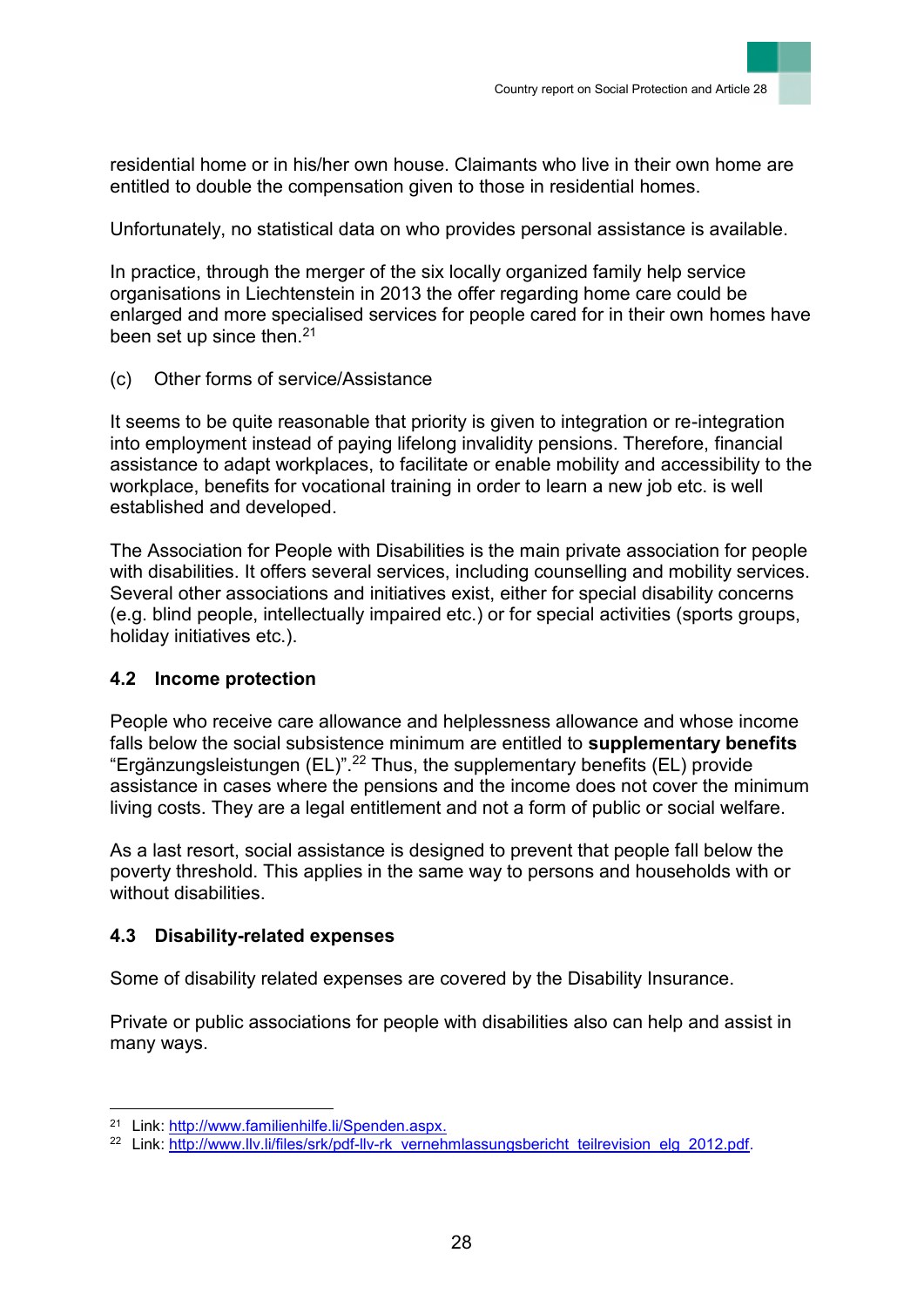Nonetheless are people with disabilities disadvantaged, depending very much on the kind and level of disability and also individual circumstances.

## <span id="page-29-0"></span>**4.4 Housing costs**

The Disability Insurance provides financial assistance for adaptions in the apartment or house. Also costs to move to an apartment that fits better to the individual situation of a disabled person can be financed.

Whether this is – from the point of view of the concerned persons – enough or not should be examined. Data and research findings on housing aspects are missing.

## <span id="page-29-1"></span>**4.5 Retirement benefits**

The national pension and the occupational pension are identical for people with and without disabilities. But since people with disabilities are lacking, in many cases, years of employment, they are confronted with lower pensions when they reach retirement age. Moreover, people with disabilities probably are working part-time to a higher degree than others. The consequence of this will be that the contributions to the occupational pension fund will be significantly lower. Unfortunately there is no statistical data available for Liechtenstein to proof these assumptions or make any evaluation out of it.

Whereas the national provides at least a defined minimum pension for everybody in retirement age (i.e. 1'160 Swiss francs, approx. 1'050 Euros), the occupational pension is dependent on the contributions that were paid into the pension fund.

On average, people with disabilities probably have lower pensions than others and they probably are rather at risk of poverty than non-disabled people. As mentioned, statistical data and research findings on this issue are missing.

The income situation is not only dependent on the disabled person, but on the household and the role of the disabled person in the household. The situation probably turns to be more severe if the disabled person was the main earner in a household before the disability occurred. In that case, the household lacks years of wage income and pension contributions.

### <span id="page-29-2"></span>**4.6 Disability discrimination and social protection measures (including, in particular, measures which are not disability specific)**

On the one hand, the legal situation looks quite sufficient. The Act on Equality of People with Disabilities (*Behindertengleichstellungsgesetz*, LGBl. 2006 no. 243) provides for a high standard of protection and non-discrimination. In addition, the Disability Insurance and additional legal provisions to help and assist people with disabilities are well developed.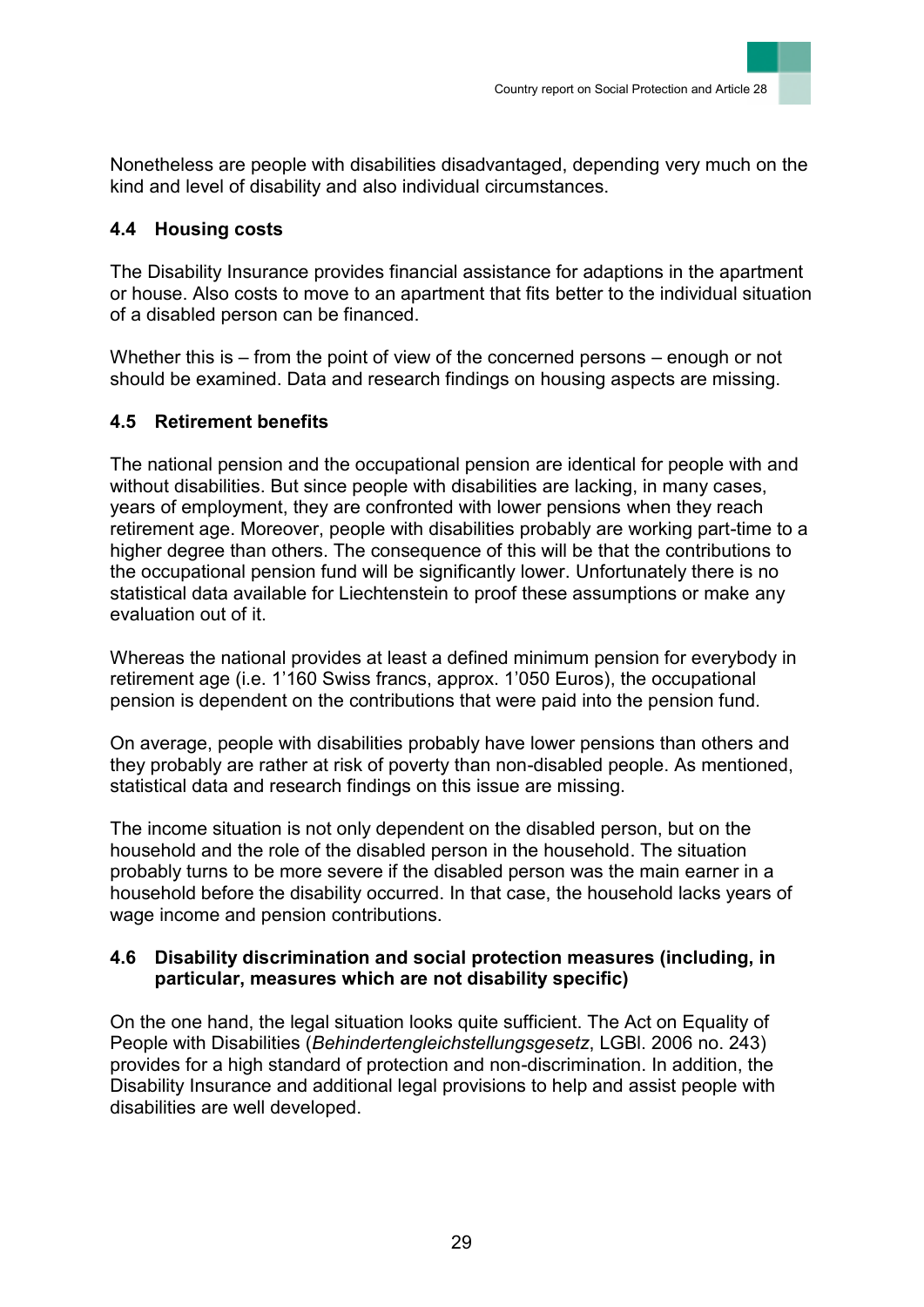

On the other hand, the real situation of people with disabilities is probably quite far away from being equal to the one of people without disabilities. As already mentioned earlier, statistical data and recent academic research on that issue are mostly missing.

Finally, it is hard to understand that Liechtenstein has not yet signed the UNCRPD. Of course it is always a big burden to a very small state to adapt the legal situation in conformity with an additional convention and to report and monitor. But one of the priorities of the Liechtenstein foreign policy is the protection of human rights. Therefore the ratification of the UN convention should be a matter of course.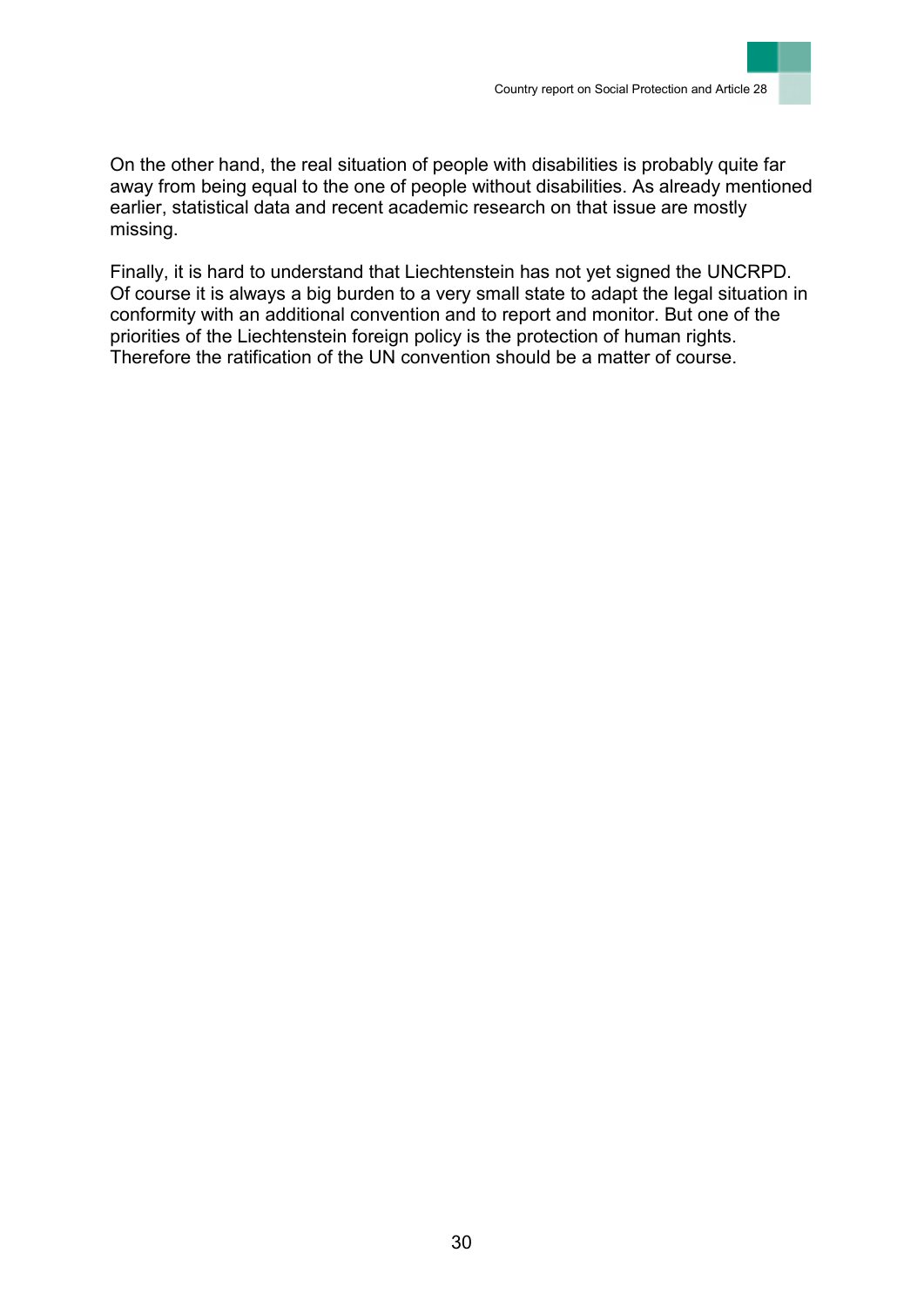## <span id="page-31-0"></span>**5 Critique and evaluation of overall situation and cumulative effect standard of living**

Since statistical data and academic research on the present situation of people with disabilities are missing, no evidence-based statement can be made.

Nevertheless, there is a high probability that persons with disabilities and households with disabled persons are disadvantaged.

This holds true even though several social services for people with disabilities exist:

- the disability insurance with salary subsidies, daily allowances, financing of devices and personal assistance etc.,
- supplementary assistance,
- special assistance for blind and visually impaired persons,
- minimum income schemes (not only for people with disabilities)
- etc.

There is a danger that people with disabilities and the respective households lose a lot of income as a result of a disability. If employment measures, re-integration measures etc. fail and a disabled person ends with an invalidity pension, the income will be far below the former income when a person was employed. The bottom line of poverty, though, should never be passed since social assistance works as a last resort to prevent all people from falling into poverty. But a person who is dependent on the invalidity pension reaches retirement age; there is a lack of contributions to the old age retirement fund, and even more to the occupational pension fund. Therefore, the situation of rather low income will be perpetuated.